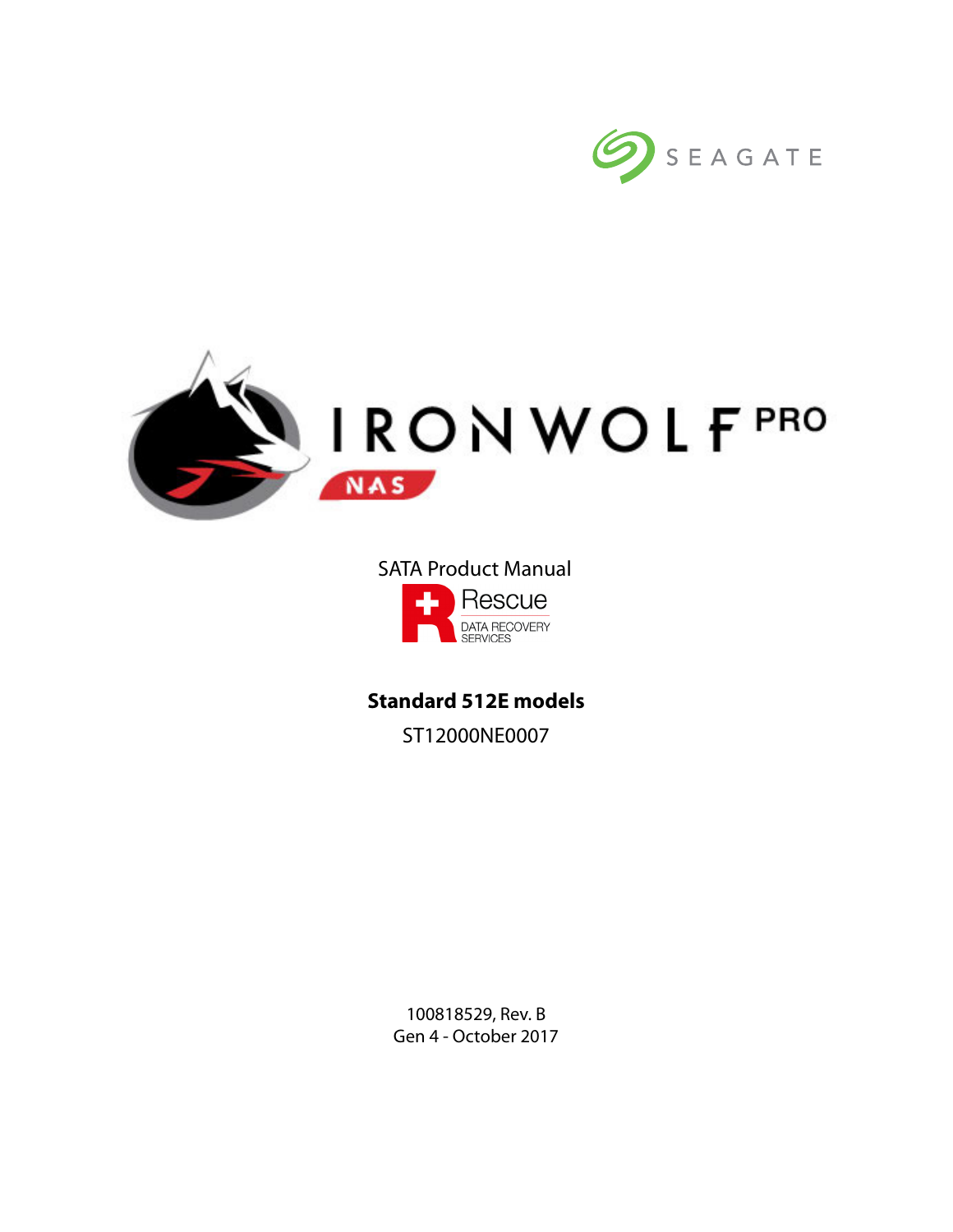# **Document Revision History**

| <b>Revision</b> | <b>Date</b> | Pages affected and Description of changes                                                                                                                                           |
|-----------------|-------------|-------------------------------------------------------------------------------------------------------------------------------------------------------------------------------------|
| Rev. A          |             | 08/22/2017 Initial release.                                                                                                                                                         |
| Rev. B          |             | 10/19/2017 19-22: Updated Safety, EMC, FCC & RoHS Sections 2.11 through 2.12.3, per Compliance Council<br>25: Updated fastener penetration depth to 0.140 inches in text & Figure 4 |

#### **© 2017 Seagate Technology LLC. All rights reserved.**

Publication number: 100818529, Rev. B October 2017

No part of this publication may be reproduced in any form without written permission of Seagate Technology LLC.

Call 877-PUB-TEK1 (877-782-8351) to request permission.

When referring to drive capacity, one gigabyte, or GB, equals one billion bytes and one terabyte, or TB, equals one trillion bytes. Your computer's operating system may use a different standard of measurement and report a lower capacity. In addition, some of the listed capacity is used for formatting and other functions, and thus will not be available for data storage. Actual quantities will vary based on various factors, including file size, file format, features and application software. Actual data rates may vary depending on operating environment and other factors. The export or re-export of hardware or software containing encryption may be regulated by the U.S. Department of Commerce, Bureau of Industry and Security (for

Seagate, Seagate Technology and the Spiral logo are registered trademarks of Seagate Technology LLC in the United States and/or other countries. IronWolf, PowerChoice and SeaTools are either trademarks or registered trademarks of Seagate Technology LLC or one of its affiliated companies in the United States and/or other countries. The FIPS logo is a certification<br>mark of NIST, which does not imply p owners.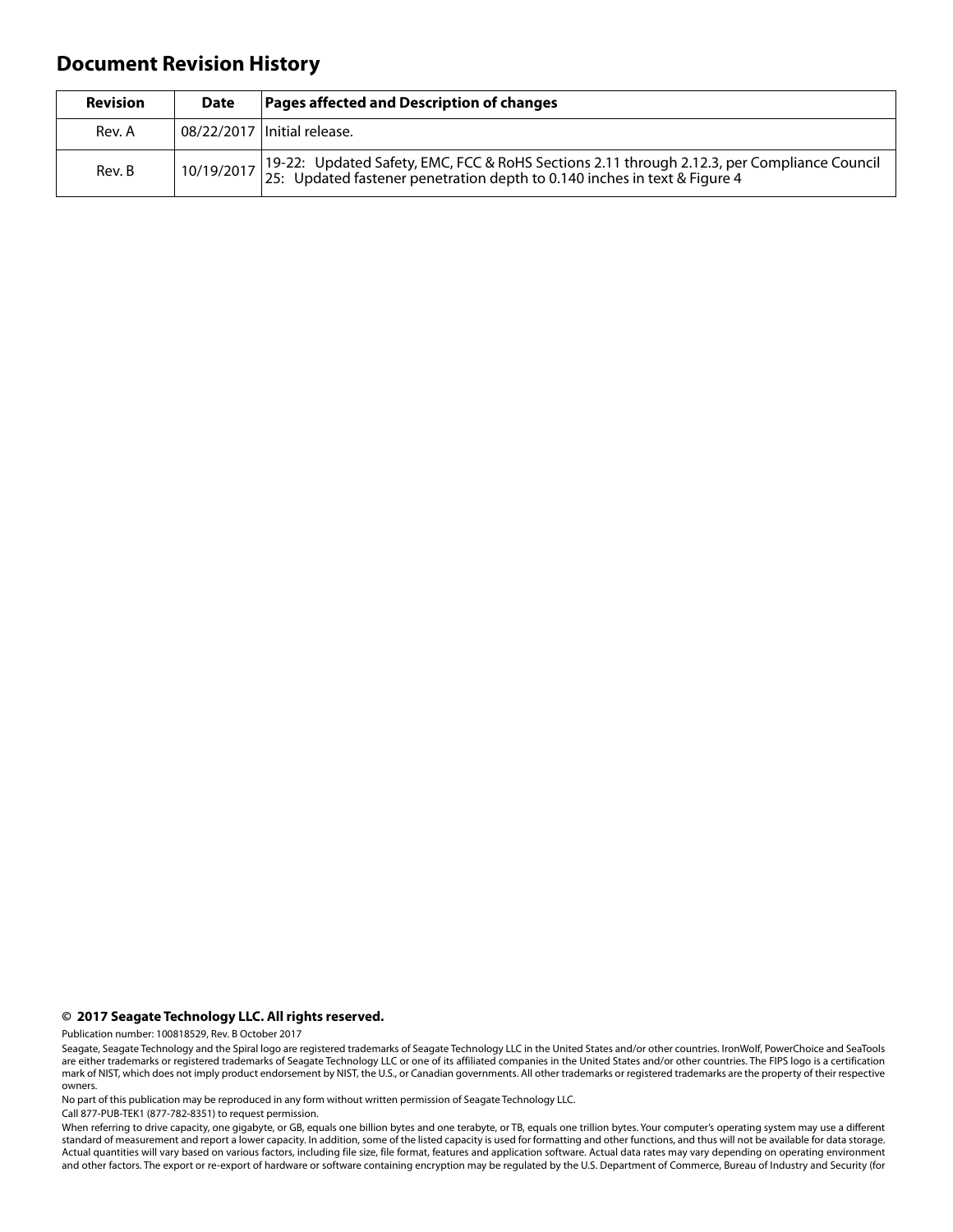# **Contents**

| 1.0 |      |        |                                                                               |
|-----|------|--------|-------------------------------------------------------------------------------|
|     | 1.1  |        |                                                                               |
|     |      |        |                                                                               |
| 2.0 |      |        |                                                                               |
|     | 2.1  |        |                                                                               |
|     | 2.2  |        |                                                                               |
|     |      | 2.2.1  |                                                                               |
|     | 2.3  |        |                                                                               |
|     | 2.4  |        |                                                                               |
|     | 2.5  |        |                                                                               |
|     |      | 2.5.1  |                                                                               |
|     |      | 2.5.2  |                                                                               |
|     |      | 2.5.3  |                                                                               |
|     |      | 2.5.4  |                                                                               |
|     | 2.6  |        |                                                                               |
|     |      | 2.6.1  |                                                                               |
|     |      | 2.6.2  |                                                                               |
|     |      | 2.6.3  |                                                                               |
|     |      | 2.6.4  |                                                                               |
|     |      | 2.6.5  |                                                                               |
|     | 2.7  |        |                                                                               |
|     | 2.8  |        |                                                                               |
|     | 2.9  |        |                                                                               |
|     | 2.10 |        |                                                                               |
|     |      | 2.10.1 | Annualized Failure Rate (AFR) and Mean Time Between Failures (MTBF)  16       |
|     |      | 2.10.2 |                                                                               |
|     |      | 2.10.3 | Seagate® Rescue™ Data Recovery Service Program Terms (for +Rescue models)  17 |
|     | 2.11 |        |                                                                               |
|     |      | 2.11.1 |                                                                               |
|     |      | 2.11.2 |                                                                               |
|     |      | 2.11.3 |                                                                               |
|     |      | 2.11.4 |                                                                               |
|     |      | 2.11.5 |                                                                               |
|     |      | 2.11.6 |                                                                               |
|     |      | 2.11.7 |                                                                               |
|     |      | 2.11.8 |                                                                               |
|     | 2.12 |        |                                                                               |
|     |      | 2.12.1 |                                                                               |
|     |      | 2.12.2 |                                                                               |
|     |      | 2.12.3 |                                                                               |
|     | 2.13 |        |                                                                               |
|     | 2.14 |        |                                                                               |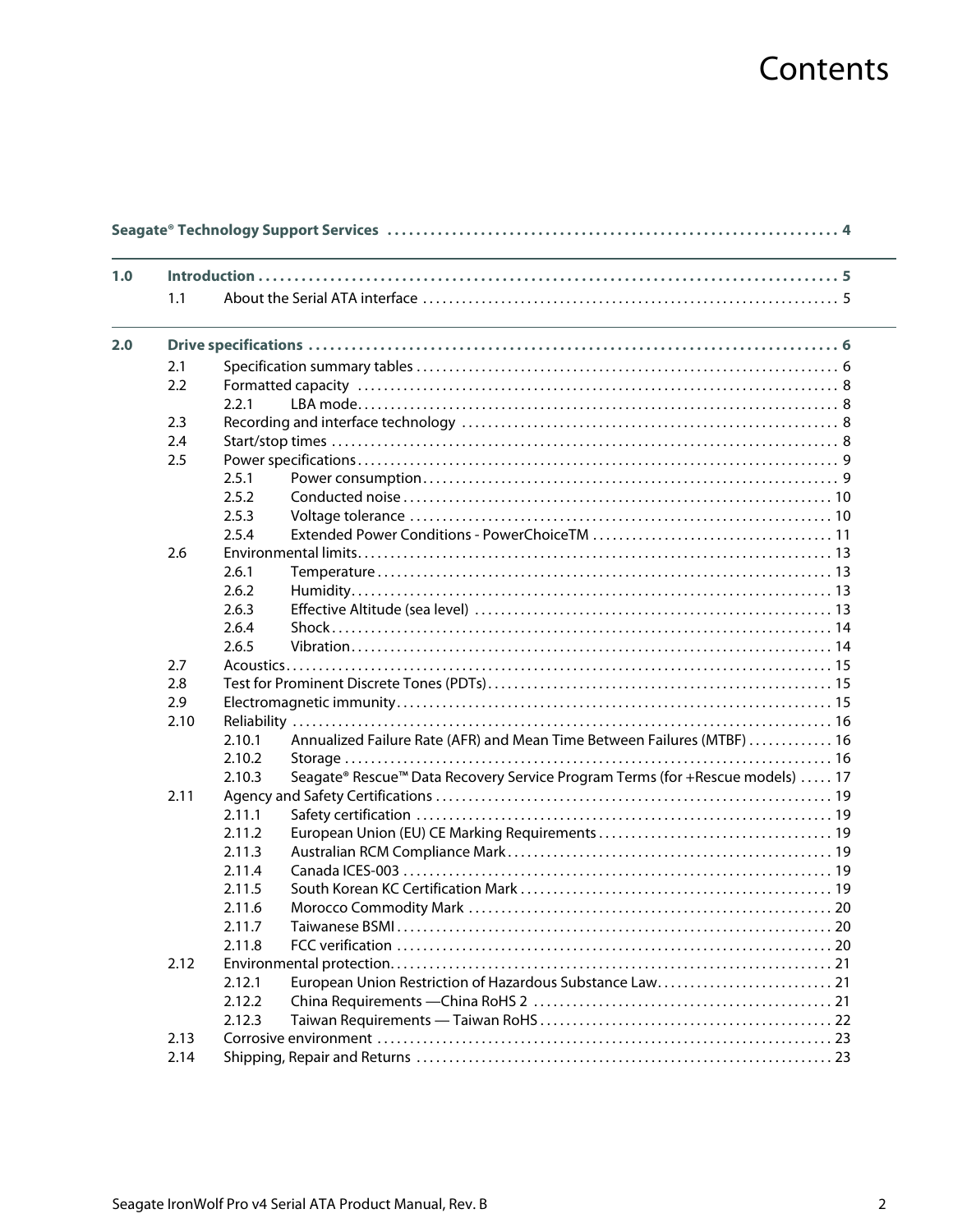# **Contents**

| 3.0 |     |     |  |
|-----|-----|-----|--|
|     | 3.1 |     |  |
|     | 3.2 |     |  |
|     | 3.3 |     |  |
|     | 3.4 |     |  |
|     |     | 341 |  |
|     |     |     |  |
| 4.0 |     |     |  |
|     | 4.1 |     |  |
|     | 4.2 |     |  |
|     | 4.3 |     |  |
|     |     | 431 |  |
|     |     | 432 |  |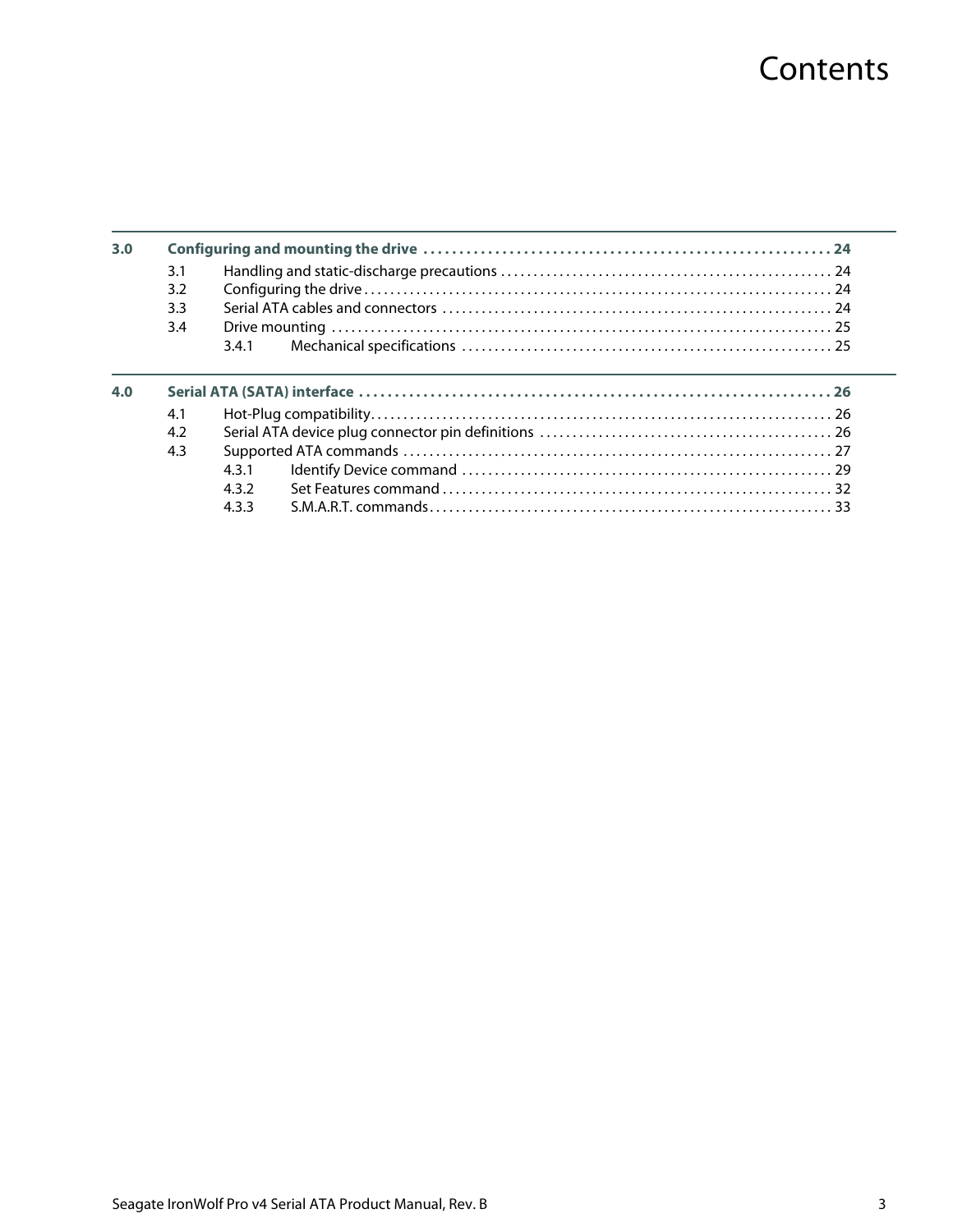# Seagate® Technology Support Services

<span id="page-4-0"></span>For information regarding online support and services, visit: [http://www.sea](http://www.seagate.com/contacts/)gate.com/contacts/ [For information regarding Warranty Support, visit: h](http://www.seagate.com/support/warranty-and-replacements/)ttp://www.seagate.com/support/warranty-and-replacements/ For information regarding data recovery services, visit: [http://www.seagate.com/services-software/recover/](http://www.seagate.com/services-software/data-recovery-services/) [For Seagate OEM, Distribution partner and reseller portals, visit: h](http://www.seagate.com/partners/)ttp://www.seagate.com/partners/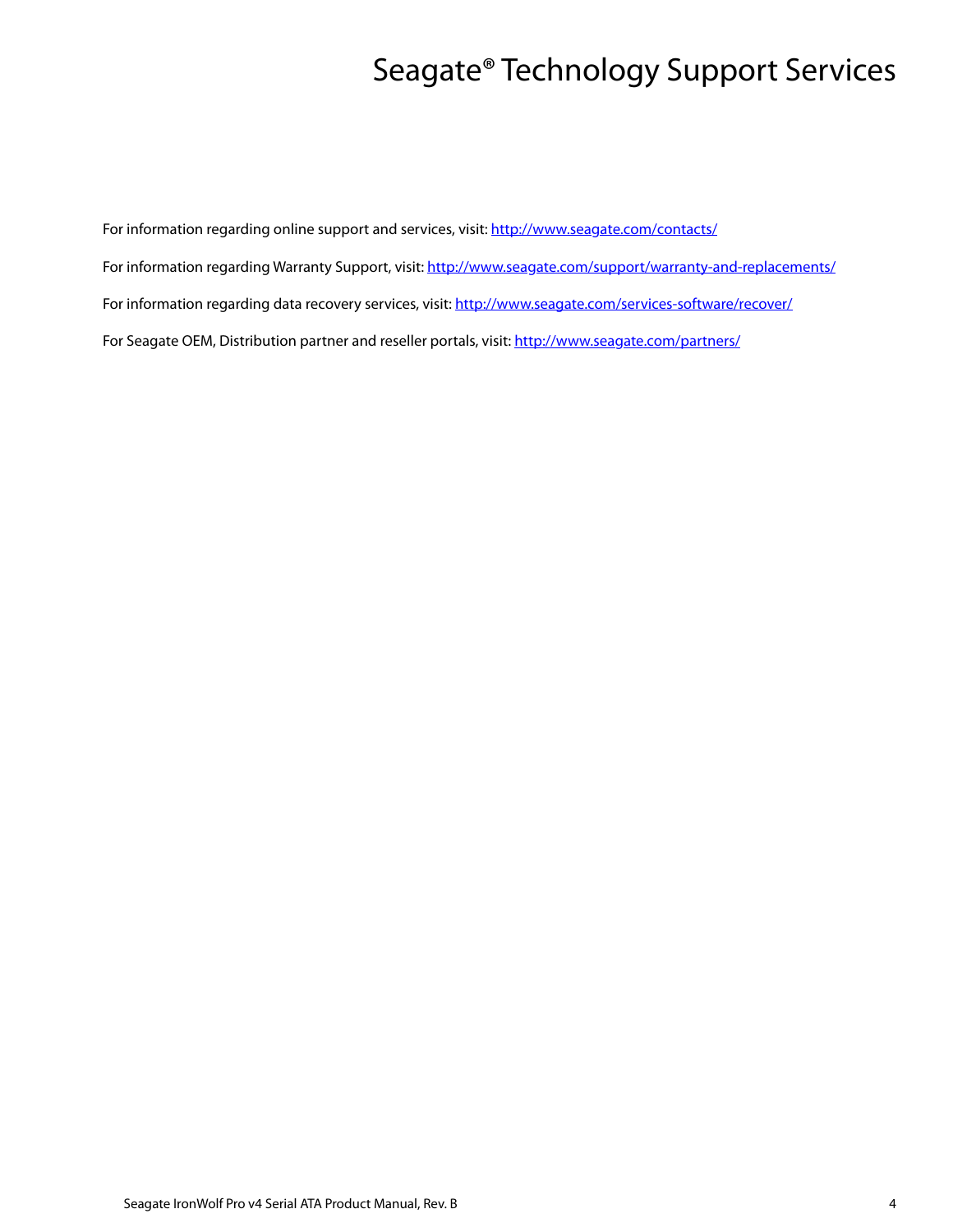# <span id="page-5-0"></span>**1.0 Introduction**

This manual describes the functional, mechanical and interface specifications for the following: Seagate® IronWolf ™ Pro v4 Serial ATA model drives:.

| <b>Standard 512E models</b> |  |
|-----------------------------|--|
| ST12000NE0007               |  |

These drives provide the following key features:

- 256 MB data buffer.
- 7200 RPM spindle speed.
- Full-track multiple-sector transfer capability without local processor intervention.
- High instantaneous (burst) data-transfer rates (up to 600MB per second).
- Native Command Queuing with command ordering to increase performance in demanding applications.
- Perpendicular recording technology provides the drives with increased areal density.
- PowerChoice™ for selectable power savings
- SeaTools™ diagnostic software performs a drive self-test that eliminates unnecessary drive returns.
- State-of-the-art cache and on-the-fly error-correction algorithms.
- Support for S.M.A.R.T. drive monitoring and reporting.
- Supports latching SATA cables and connectors.
- Top Cover Attached motor for excellent vibration tolerance
- Worldwide Name (WWN) capability uniquely identifies the drive.

Seagate recommends validating the configuration with the selected HBA/RAID<br>controller manufacturer to ensure use of full capacity is supported controller manufacturer to ensure use of full capacity is supported.

# <span id="page-5-1"></span>**1.1 About the Serial ATA interface**

The Serial ATA interface provides several advantages over the traditional (parallel) ATA interface. The primary advantages include:

- Easy installation and configuration with true plug-and-play connectivity. It is not necessary to set any jumpers or other configuration options.
- Thinner and more flexible cabling for improved enclosure airflow and ease of installation.
- Scalability to higher performance levels.

In addition, Serial ATA makes the transition from parallel ATA easy by providing legacy software support. Serial ATA was designed to allow users to install a Serial ATA host adapter and Serial ATA disk drive in the current system and expect all of the existing applications to work as normal.

The Serial ATA interface connects each disk drive in a point-to-point configuration with the Serial ATA host adapter. There is no master/slave relationship with Serial ATA devices like there is with parallel ATA. If two drives are attached on one Serial ATA host adapter, the host operating system views the two devices as if they were both "masters" on two separate ports. This essentially means both drives behave as if they are Device 0 (master) devices.

**Note** The host adapter may, optionally, emulate a master/slave environment to host software where two devices on separate Serial ATA ports are represented to host software as a Device 0 (master) and Device 1 (slave) accessed at the same set of host bus addresses. A host adapter that emulates a master/slave environment manages two sets of shadow registers. This is not a typical Serial ATA environment.

The Serial ATA host adapter and drive share the function of emulating parallel ATA device behavior to provide backward compatibility with existing host systems and software. The Command and Control Block registers, PIO and DMA data transfers, resets, and interrupts are all emulated.

The Serial ATA host adapter contains a set of registers that shadow the contents of the traditional device registers, referred to as the Shadow Register Block. All Serial ATA devices behave like Device 0 devices. For additional information about how Serial ATA emulates parallel ATA, refer to the "Serial ATA: High Speed Serialized AT Attachment" specification. The specification can be downloaded from [www.serialata.or](http://www.serialata.org)g.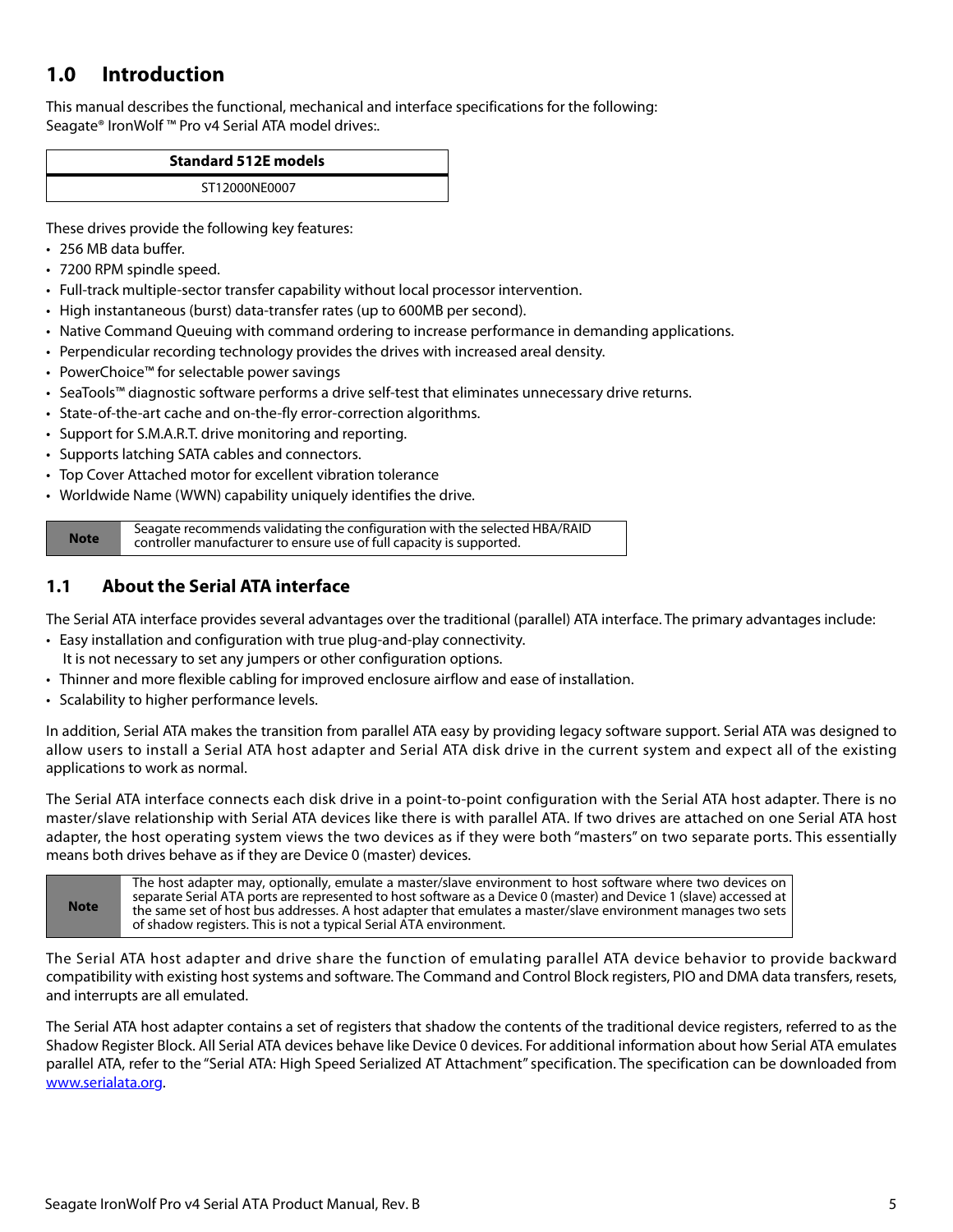# <span id="page-6-0"></span>**2.0 Drive specifications**

Unless otherwise noted, all specifications are measured under ambient conditions, at 25°C, and nominal power. For convenience, the phrases the drive and this drive are used throughout this manual to indicate the following drive models:.

| <b>Standard 512E models</b> |  |
|-----------------------------|--|
| ST12000NE0007               |  |
|                             |  |

# <span id="page-6-1"></span>**2.1 Specification summary tables**

The specifications listed in the following tables are for quick reference. For details on specification measurement or definition, see the appropriate section of this manual.

### *Table 1 Drive specifications summary*

| <b>Drive specification</b>                  | ST12000NE0007                                                   |
|---------------------------------------------|-----------------------------------------------------------------|
| Formatted (512 bytes/sector)*               | 12TB                                                            |
| Guaranteed sectors                          | (see Section 2.2)                                               |
| Heads                                       | 16                                                              |
| <b>Discs</b>                                | 8                                                               |
| Bytes per logical sector                    | 512                                                             |
| Bytes per physical sector                   | 4096                                                            |
| Recording density, KBPI (Kb/in max)         | 2283                                                            |
| Track density, KTPI (ktracks/in avg.)       | 392                                                             |
| Areal density, (Gb/in <sup>2</sup> avg)     | 923                                                             |
| Spindle speed (RPM)                         | 7200                                                            |
| Internal data transfer rate (Mb/s max)      | 2685                                                            |
| Maximum sustained data rate, OD read (MB/s) | 250                                                             |
| I/O data-transfer rate (MB/s max)           | 600                                                             |
| ATA data-transfer modes supported           | PIO modes 0-4<br>Multiword DMA modes 0-2<br>Ultra DMA modes 0-6 |
| Cache buffer                                | 256MB                                                           |
| Weight: (maximum)                           | 705g (1.554 lb)                                                 |
| Average latency                             | 4.16ms                                                          |
| Power-on to ready (sec) (typ/max)           | 20/30                                                           |
| Standby to ready (sec) (typ/max)            | 20/30                                                           |
| Startup current (typical) 12V (peak)        | 2.0A                                                            |
| Voltage tolerance (including noise)         | 5V ±5%<br>12V ±10%                                              |
| Non-Operating (Ambient °C)                  | $-40^\circ$ to 70°                                              |
| Operating ambient temperature (min °C)      | $5^{\circ}$                                                     |
| Operating temperature (drive case max °C)   | $60^{\circ}$ +                                                  |
| Temperature gradient (°C per hour max)      | 20°C (operating)<br>30°C (non-operating)                        |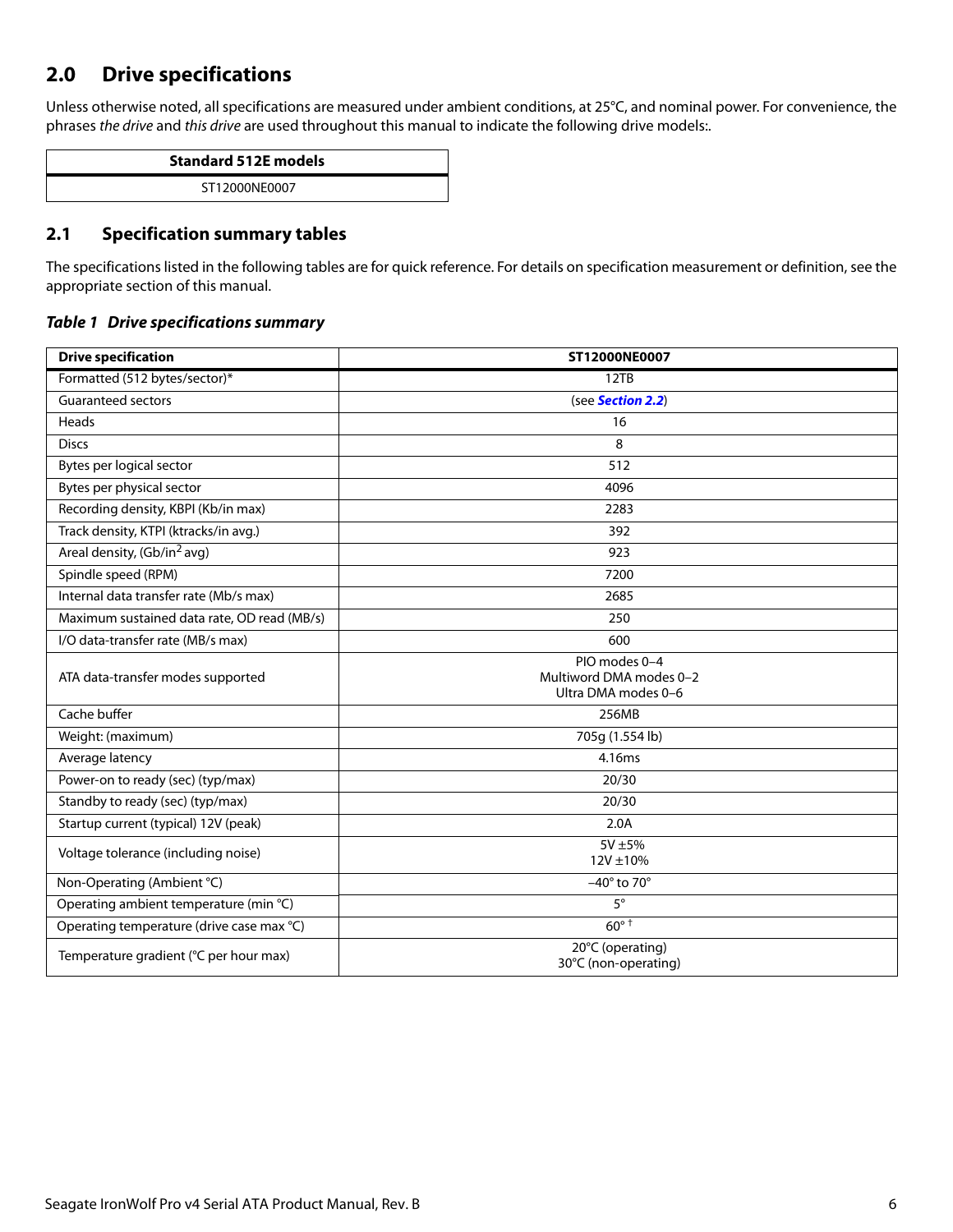| <b>Drive specification</b>                                              | ST12000NE0007                                                                                                                                                                                                                                                                                                                                                                                                                         |  |  |
|-------------------------------------------------------------------------|---------------------------------------------------------------------------------------------------------------------------------------------------------------------------------------------------------------------------------------------------------------------------------------------------------------------------------------------------------------------------------------------------------------------------------------|--|--|
| Relative humidity                                                       | 5% to 95% (operating)<br>5% to 95% (non-operating)                                                                                                                                                                                                                                                                                                                                                                                    |  |  |
| Relative humidity gradient                                              | 30% per hour max                                                                                                                                                                                                                                                                                                                                                                                                                      |  |  |
| Altitude, operating                                                     | -304.8 m to 3,048 m<br>$(-1000$ ft to $10.000 + ft$ )                                                                                                                                                                                                                                                                                                                                                                                 |  |  |
| Altitude, non-operating<br>(below mean sea level, max)                  | -304.8 m to 12.192 m<br>$(-1000$ ft to $40,000+$ ft)                                                                                                                                                                                                                                                                                                                                                                                  |  |  |
| Operational Shock (max at 2 ms - typical                                | Read 70 Gs / Write 40 Gs                                                                                                                                                                                                                                                                                                                                                                                                              |  |  |
| Non-Operational Shock (max at 2 ms - typical                            | 250 Gs                                                                                                                                                                                                                                                                                                                                                                                                                                |  |  |
| Vibration, operating                                                    | $5 - 22$ Hz:<br>0.25 Gs, Limited displacement<br>22-350 Hz: 0.50 Gs<br>350-500 Hz: 0.25 Gs                                                                                                                                                                                                                                                                                                                                            |  |  |
| Operation Rotational vibration                                          | 20-1500Hz: 12.5 rads/s <sup>2</sup>                                                                                                                                                                                                                                                                                                                                                                                                   |  |  |
| Vibration, non-operating                                                | 2-500 Hz: 2.27 Grms ref                                                                                                                                                                                                                                                                                                                                                                                                               |  |  |
| Drive acoustics, sound power (bels)                                     |                                                                                                                                                                                                                                                                                                                                                                                                                                       |  |  |
| Idle**                                                                  | 2.8 (typical)<br>$3.0$ (max)                                                                                                                                                                                                                                                                                                                                                                                                          |  |  |
| Performance seek                                                        | 3.2 (typical)<br>$3.4$ (max)                                                                                                                                                                                                                                                                                                                                                                                                          |  |  |
| Non-recoverable read errors                                             | 1 sector per 10 <sup>15</sup> bits read                                                                                                                                                                                                                                                                                                                                                                                               |  |  |
| Annualized Failure Rate (AFR)                                           | 0.73% based on 8760 POH                                                                                                                                                                                                                                                                                                                                                                                                               |  |  |
| Rated Workload                                                          | Average annualized workload rating: <300TB/year<br>The AFR specification for the product assumes the I/O workload does not exceed the average<br>annualized workload rate limit of 300 TB/year. Workloads exceeding the annualized rate may<br>degrade the product AFR and impact reliability as experienced by the particular application.<br>The average annualized workload rate limit is in units of TB per calendar year.        |  |  |
| Warranty                                                                | To determine the warranty for a specific drive, use a web browser to access the following web<br>page: http://www.seagate.com/support/warranty-and-replacements/.<br>From this page, click on the "Is my Drive under Warranty" link. The following are required to<br>be provided: the drive serial number, model number (or part number) and country of<br>purchase. The system will display the warranty information for the drive. |  |  |
| Load-unload cycles                                                      | 600.000                                                                                                                                                                                                                                                                                                                                                                                                                               |  |  |
| Supports Hotplug operation per<br>Serial ATA Revision 3.2 specification | Yes                                                                                                                                                                                                                                                                                                                                                                                                                                   |  |  |

\* One GB equals one billion bytes when referring to hard drive capacity. Accessible capacity may vary depending on operating environment and formatting.

\*\* During periods of drive idle, some offline activity may occur according to the S.M.A.R.T. specification, which may increase acoustic and power to operational levels.

† Seagate does not recommend operating at sustained case temperatures above 60°C. Operating at higher temperatures will reduce useful life of the product.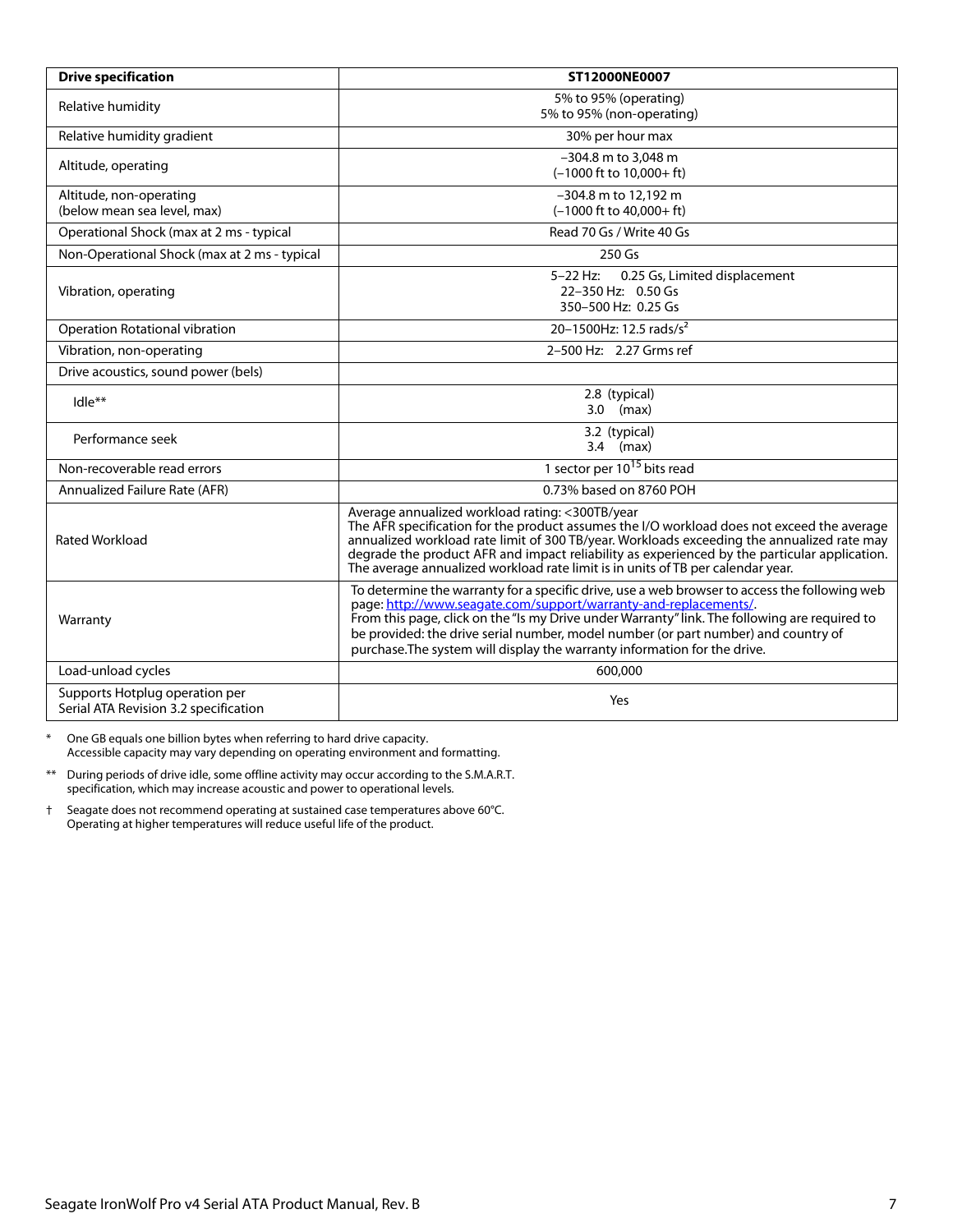# <span id="page-8-0"></span>**2.2Formatted capacity**

| ST models     | <b>Formatted capacity*</b> | <b>Guaranteed sectors</b> | <b>Bytes per logical sector</b> |
|---------------|----------------------------|---------------------------|---------------------------------|
| ST12000NE0007 | 12TB                       | 23,437,770,752            | 512                             |

\*One GB equals one billion bytes when referring to hard drive capacity. Accessible capacity may vary depending on operating environment and formatting..

| <b>Note</b> | LBA Counts for drive capacities greater than 8TB are calculated based upon the SFF-8447 standard publication. |
|-------------|---------------------------------------------------------------------------------------------------------------|
|             | ftp://ftp.seagate.com/sff/SFF-8447.PDF                                                                        |

#### <span id="page-8-1"></span>**2.2.1 LBA mode**

When addressing these drives in LBA mode, all blocks (sectors) are consecutively numbered from 0 to  $n-1$ , where n is the number of guaranteed sectors as defined above.

See [Section 4.3.1, "Identify Device command"](#page-29-0) (words 60-61 and 100-103) for additional information about 48-bit addressing support of drives with capacities over 137GB.

# <span id="page-8-2"></span>**2.3 Recording and interface technology**

|                                        | ST12000NE0007          |
|----------------------------------------|------------------------|
| Interface                              | Serial ATA (SATA)      |
| Recording method                       | Perpendicular          |
| Recording density, KBPI (Kb/in max)    | 2283                   |
| Track density, KTPI (ktracks/in avg)   | 392                    |
| Areal density (Gb/in <sup>2</sup> avg) | 923                    |
| Spindle speed (RPM) $(\pm 0.2\%)$      | 7200                   |
| Internal data transfer rate (Mb/s max) | 2685                   |
| Maximum Sustained transfer rate (MB/s) | 250                    |
| I/O data-transfer rate (MB/s max)      | 600 (Ultra DMA mode 5) |

## <span id="page-8-3"></span>**2.4 Start/stop times**

| Power-on to Ready (sec) (typ/max) | 20/30 |
|-----------------------------------|-------|
| Standby to Ready (sec) (typ/max)  | 20/30 |
| Ready to spindle stop (sec) (max) | 23    |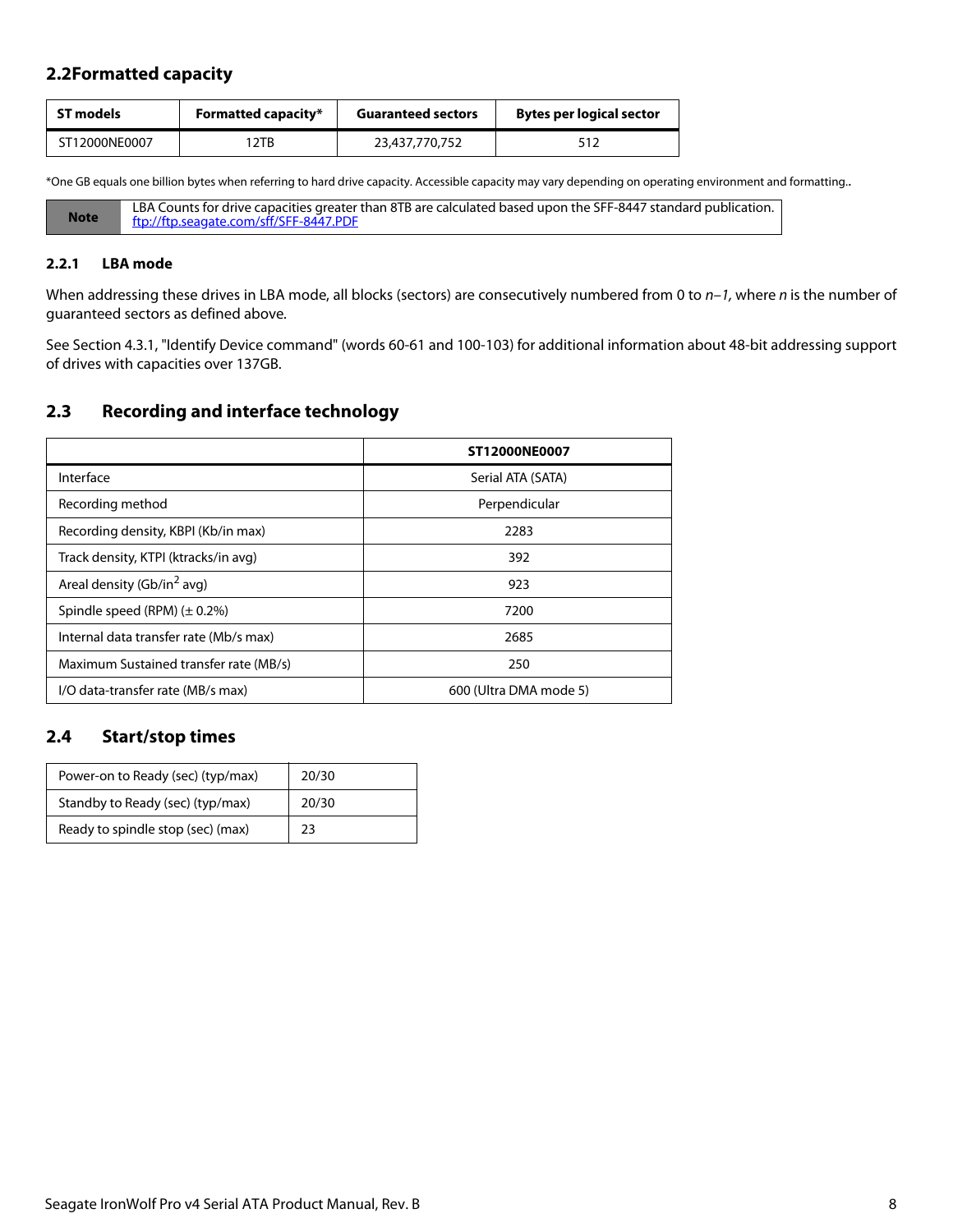# <span id="page-9-0"></span>**2.5 Power specifications**

The drive receives DC power (+5V or +12V) through a native SATA power connector. See Figure [3](#page-24-4) on [page 24](#page-24-4).

#### <span id="page-9-1"></span>**2.5.1 Power consumption**

Power requirements for the drives are listed in Table 2. Typical power measurements are based on an average of drives tested, under nominal conditions, using 5.0V and 12.0V input voltage at 25°C ambient temperature..

## *Table 2 DC power requirements*

|                                                    |       | 6.0Gb mode |              |
|----------------------------------------------------|-------|------------|--------------|
| <b>Voltage</b>                                     | $+5V$ | $+12V$     | <b>Watts</b> |
| <b>Regulation</b>                                  | ± 5%  | ±10%       | <b>Total</b> |
| Avg Idle Current*                                  | 0.275 | 0.312      | 5.12         |
| <b>Advanced Idle Current *</b>                     |       |            |              |
| Idle_A                                             | 0.276 | 0.311      | 5.11         |
| $Idle$ $B$                                         | 0.182 | 0.208      | 3.40         |
| Idle_C                                             | 0.182 | 0.144      | 2.63         |
| Standby                                            | 0.174 | 0.015      | 1.05         |
| <b>Maximum Start Current</b>                       |       |            |              |
| DC (peak DC)                                       | 0.770 | 1.931      |              |
| AC (Peak DC)                                       | 0.832 | 3.440      |              |
| Delayed Motor Start (DC max)                       | N/A   | N/A        |              |
| Operating current (random read 4K16Q):             |       |            |              |
| <b>Typical DC</b>                                  | 0.338 | 0.649      | 9.48         |
| Maximum DC                                         | 0.344 | 0.662      | 9.66         |
| Maximum DC (peak)                                  | 1.144 | 2.319      |              |
| <b>Operating current (random write 4K16Q)</b>      |       |            |              |
| <b>Typical DC</b>                                  | 0.364 | 0.376      | 6.33         |
| Maximum DC                                         | 0.367 | 0.381      | 6.40         |
| Maximum DC (peak)                                  | 0.833 | 2.213      |              |
| <b>Operating current (sequential read 64K16Q)</b>  |       |            |              |
| <b>Typical DC</b>                                  | 0.823 | 0.330      | 8.08         |
| Maximum DC                                         | 0.845 | 0.339      | 8.30         |
| Maximum DC (peak)                                  | 1.135 | 0.704      |              |
| <b>Operating current (sequential write 64K16Q)</b> |       |            |              |
| <b>Typical DC</b>                                  | 0.741 | 0.329      | 7.66         |
| Maximum DC                                         | 0.760 | 0.338      | 7.85         |
| Maximum DC (peak)                                  | 0.921 | 1.779      |              |

\*During periods of drive idle, some offline activity may occur according to the S.M.A.R.T. specification, which may increase acoustic and power to operational levels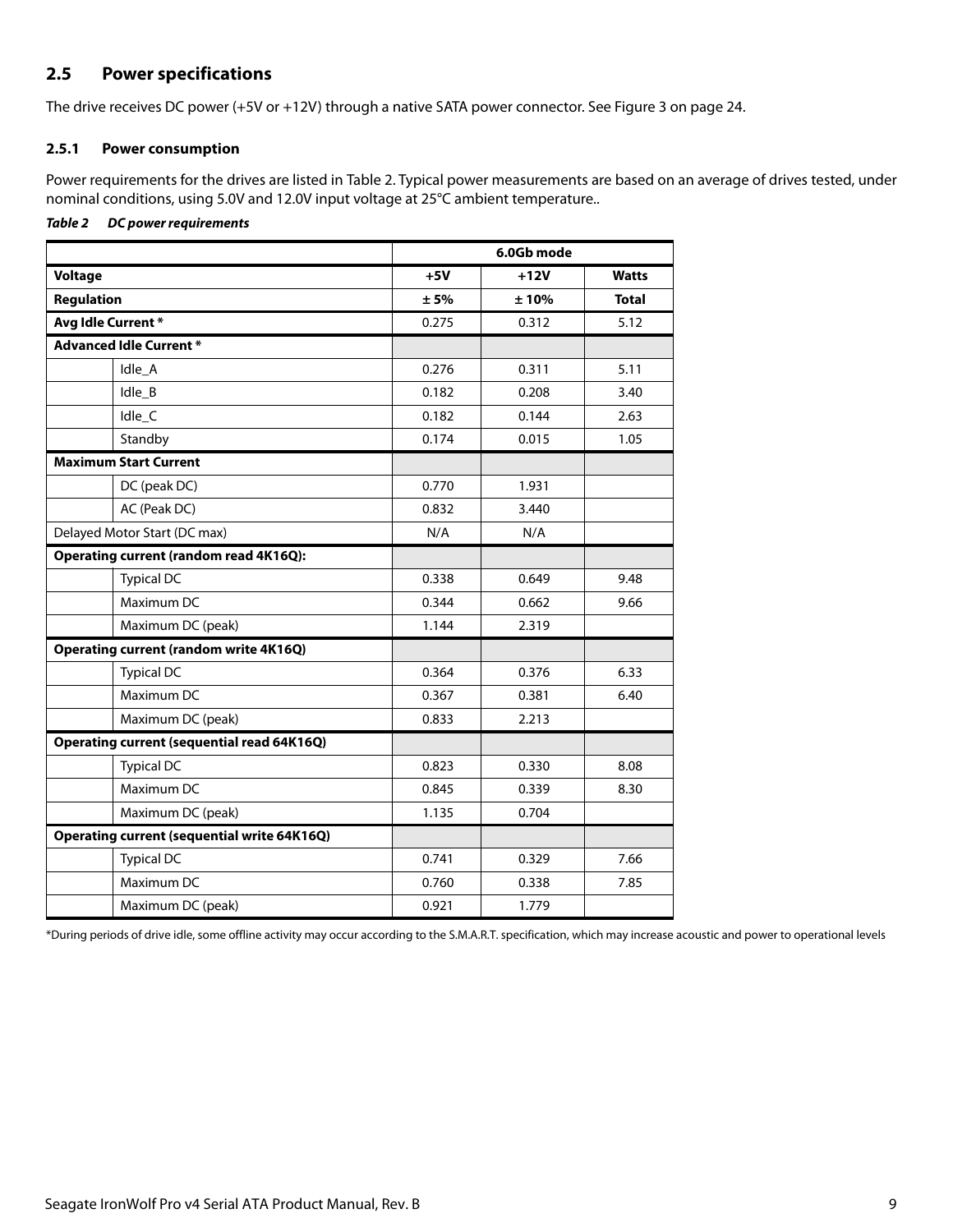

## **2.5.1.1 Typical current profiles**

**Figure 1. Typical 5V and 12V startup and operation current profiles**

#### <span id="page-10-0"></span>**2.5.2 Conducted noise**

Input noise ripple is measured at the host system power supply across an equivalent 80-ohm resistive load on the +12 V line or an equivalent 15-ohm resistive load on the +5V line.

- Using 12V power, the drive is expected to operate with a maximum of 120mV peak-to-peak square-wave injected noise at up to 10MHz.
- Using 5V power, the drive is expected to operate with a maximum of 100mV peak-to-peak square-wave injected noise at up to 10MHz.

**Note** Equivalent resistance is calculated by dividing the nominal voltage by the typical RMS read/write current.

#### <span id="page-10-1"></span>**2.5.3 Voltage tolerance**

Voltage tolerance (including noise):

 $5V \pm 5\%$  12V  $\pm 10\%$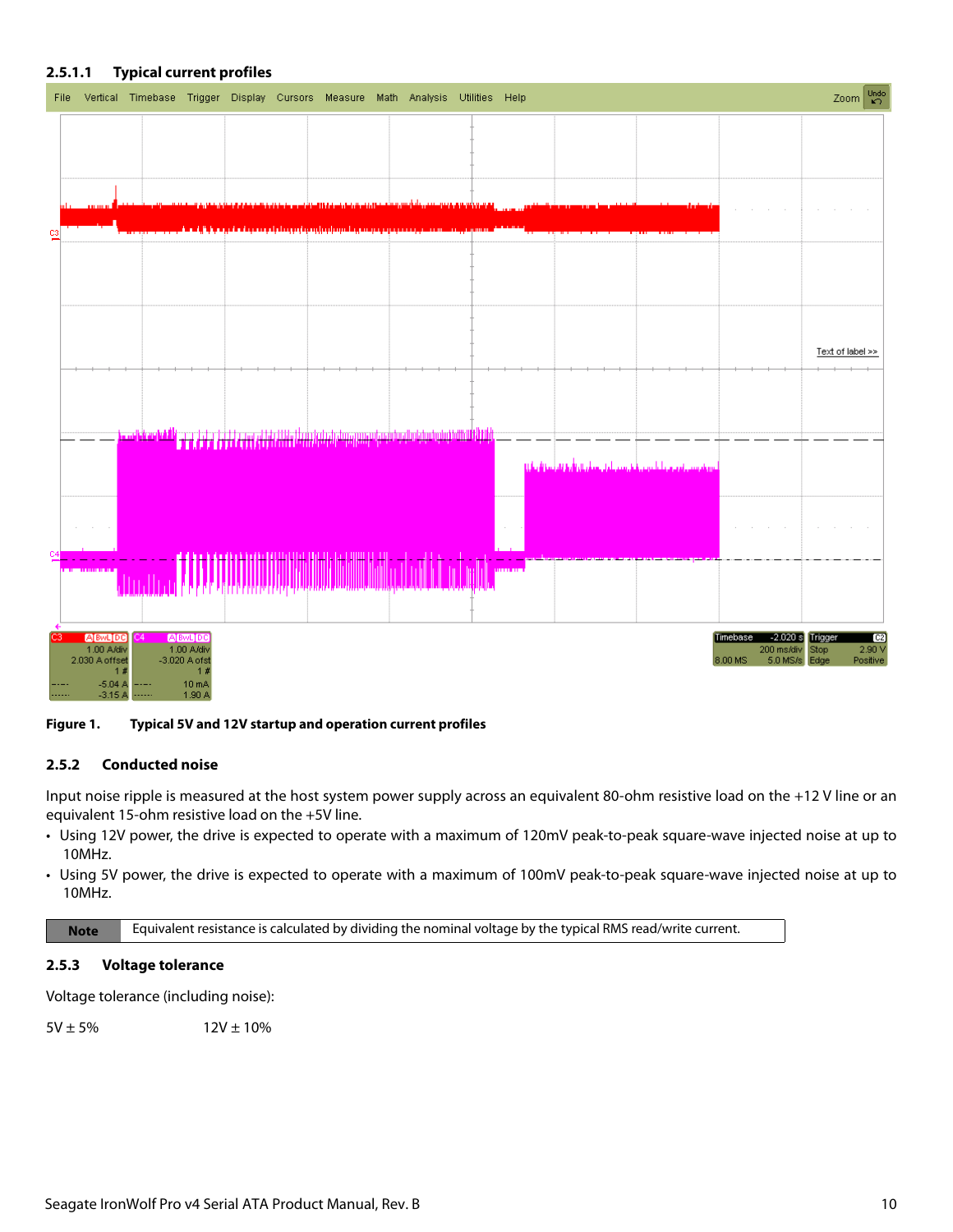### <span id="page-11-0"></span>**2.5.4 Extended Power Conditions - PowerChoiceTM**

Utilizing the load/unload architecture a programmable power management interface is provided to tailor systems for reduced power consumption and performance requirements.

The table below lists the supported power conditions available in PowerChoice. Power conditions are ordered from highest power consumption (and shortest recovery time) to lowest power consumption (and longest recovery time) as follows: Idle a power >= Idle b power >= Idle c power >= Standby z power. The further users go down in the table, the more power savings is actualized. For example, Idle\_b results in greater power savings than the Idle\_a power condition. Standby results in the greatest power savings.

| <b>Power Condition Name</b> | <b>Power Condition ID</b> | <b>Description</b>                                 |
|-----------------------------|---------------------------|----------------------------------------------------|
| Idle a                      | 81 <sub>H</sub>           | Reduced electronics                                |
| Idle b                      | 82 <sub>H</sub>           | Heads unloaded. Disks spinning at full RPM         |
| Idle c                      | 83 <sub>H</sub>           | Heads unloaded. Disks spinning at reduced RPM      |
| Standby z                   | 00 <sub>H</sub>           | Heads unloaded. Motor stopped (disks not spinning) |

Each power condition has a set of current, saved and default settings. Default settings are not modifiable. Default and saved settings persist across power-on resets. The current settings do not persist across power-on resets. At the time of manufacture, the default, saved and current settings are in the Power Conditions log match.

#### **PowerChoice is invoked using one of two methods**

- Automatic power transitions which are triggered by expiration of individual power condition timers. These timer values may be customized and enabled using the Extended Power Conditions (EPC) feature set using the standardized Set Features command interface.
- Immediate host commanded power transitions may be initiated using an EPC Set Features "Go to Power Condition" subcommand to enter any supported power condition. Legacy power commands Standby Immediate and Idle Immediate also provide a method to directly transition the drive into supported power conditions.

#### **PowerChoice exits power saving states under the following conditions**

- Any command which requires the drive to enter the PM0: Active state (media access)
- Power on reset

## **PowerChoice provides the following reporting methods for tracking purposes**

Check Power Mode Command

• Reports the current power state of the drive

#### Identify Device Command

- EPC Feature set supported flag
- EPC Feature enabled flag is set if at least one Idle power condition timer is enabled

Power Condition Log reports the following for each power condition

- Nominal recovery time from the power condition to active
- If the power condition is Supported, Changeable, and Savable
- Default enabled state, and timer value
- Saved enabled state, and timer value
- Current enabled state, and timer value

## S.M.A.R.T. Read Data Reports

- Attribute 192 Emergency Retract Count
- Attribute 193 Load/Unload Cycle Count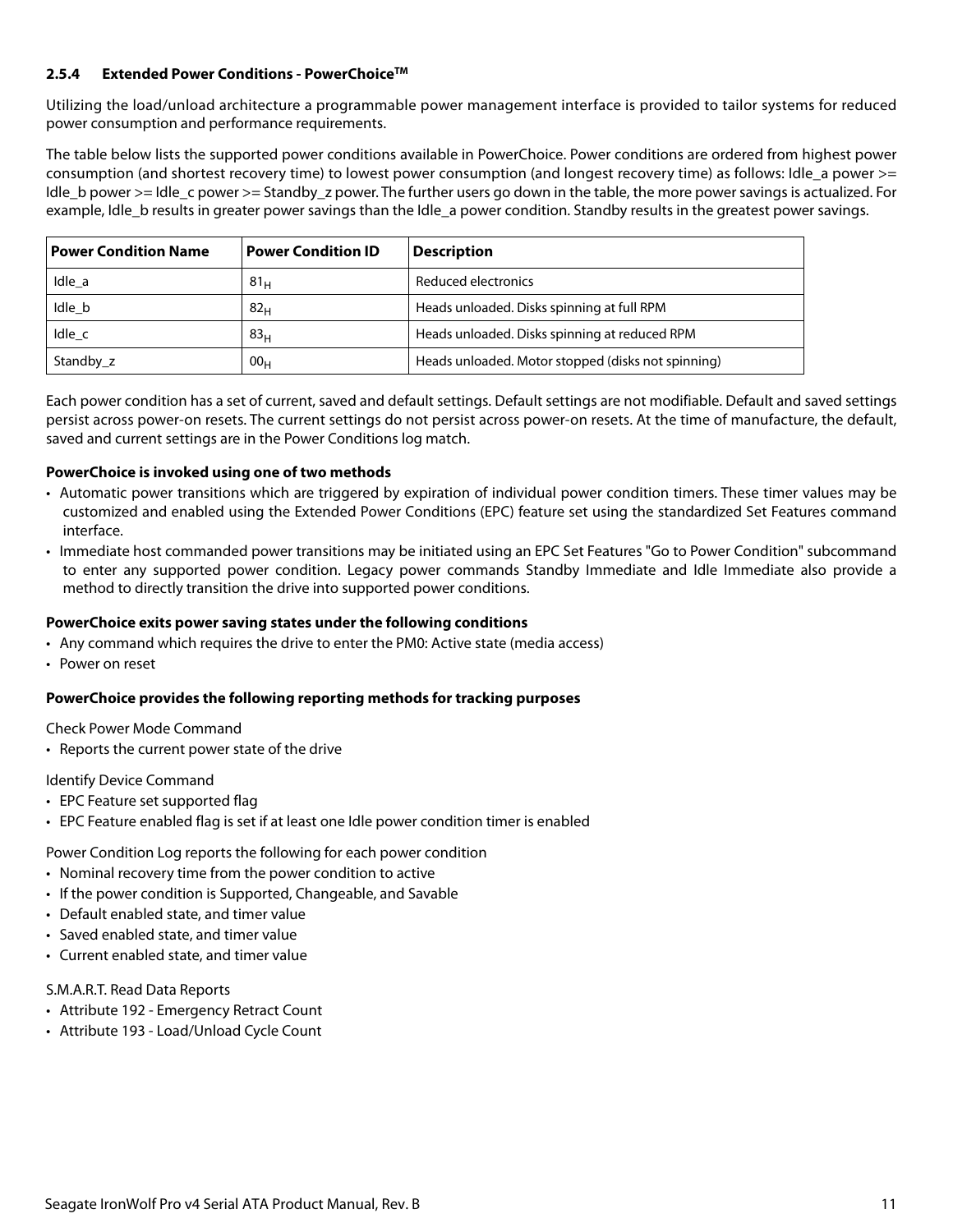#### **PowerChoice Manufacture Default Power Condition Timer Values**

Default power condition timer values have been established to assure product reliability and data integrity. A minimum timer value threshold of two minutes ensures the appropriate amount of background drive maintenance activities occur. Attempting to set a timer values less than the specified minimum timer value threshold will result in an aborted EPC "Set Power Condition Timer" subcommand.

| <b>Power Condition Name</b> | <b>Manufacturer Default Timer Values</b> |
|-----------------------------|------------------------------------------|
| Idle a                      | 100 <sub>ms</sub>                        |
| Idle b                      | 2 min                                    |
| Idle c                      | 4 min                                    |
| Standby_z                   | $15 \text{ min}$                         |

Setting power condition timer values less than the manufacturer specified defaults or issuing the EPC "Go to Power Condition" subcommand at a rate exceeding the default timers may limit this products reliability and data integrity.

#### **PowerChoice Supported Extended Power Condition Feature Subcommands**

| <b>EPC Subcommand</b> | <b>Description</b>                      |
|-----------------------|-----------------------------------------|
| 00 <sub>H</sub>       | <b>Restore Power Condition Settings</b> |
| $01_H$                | Go to Power Condition                   |
| 02 <sub>H</sub>       | Set Power Condition Timer               |
| 03 <sub>H</sub>       | Set Power Condition State               |
| 04 <sub>H</sub>       | <b>Enable EPC Feature Set</b>           |
| 05 <sub>H</sub>       | Disable EPC Feature Set                 |

#### **PowerChoice Supported Extended Power Condition Identifiers**

| <b>Power Condition Identifiers</b> | <b>Power Condition Name</b> |
|------------------------------------|-----------------------------|
| 00 <sub>H</sub>                    | Standby z                   |
| $01 - 80_H$                        | Reserved                    |
| 81 <sub>H</sub>                    | Idle_a                      |
| 82 <sub>H</sub>                    | Idle_b                      |
| 83 <sub>H</sub>                    | Idle_c                      |
| $84 - FE_H$                        | Reserved                    |
| FF <sub>H</sub>                    | All EPC Power Conditions    |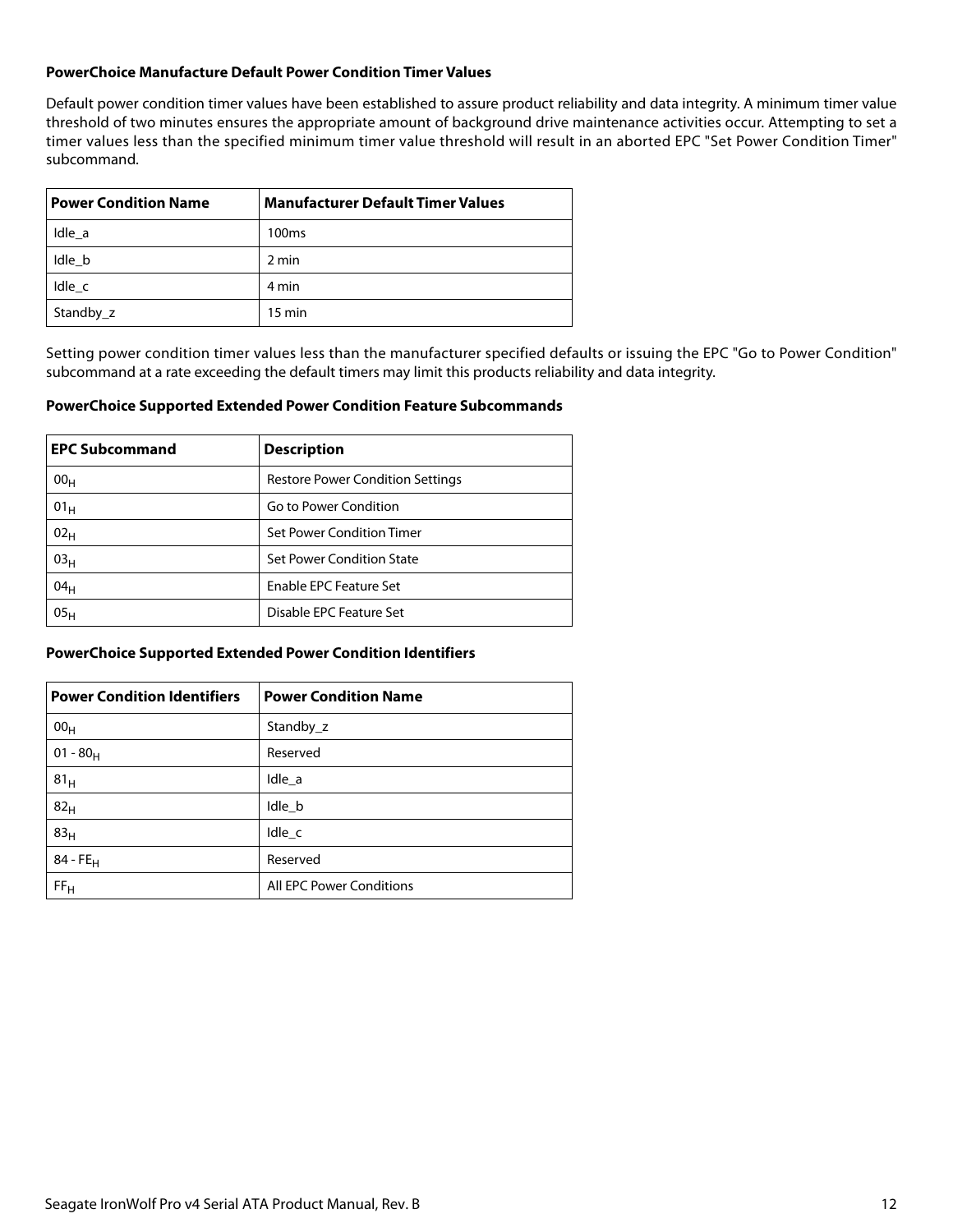# <span id="page-13-0"></span>**2.6 Environmental limits**

Temperature and humidity values experienced by the drive must be such that condensation does not occur on any drive part. Altitude and atmospheric pressure specifications are referenced to a standard day at 58.7°F (14.8°C).

**Note** To maintain optimal performance drives should be run at nominal drive temperatures and humidity.

#### <span id="page-13-1"></span>**2.6.1 Temperature**

#### a. Operating

41°F to 140°F (5°C to 60°C) drive case temperature range with a maximum temperature gradient of 36°F (20°C) per hour.

The maximum allowable drive case temperature is 140°F (60°C).

| <b>Note</b> | Seagate does not recommend operating at sustained case temperatures above 60 $^{\circ}$ C.<br>Operating at higher temperatures will reduce useful life of the product. |
|-------------|------------------------------------------------------------------------------------------------------------------------------------------------------------------------|

Air flow may be required to achieve consistent nominal case temperature values (see Section [3.4](#page-25-0)). To confirm that the required cooling is provided for the electronics and HDA, place the drive in its final mechanical configuration, and perform random write/ read operations. After the temperatures stabilize, measure the case temperature of the drive. See Figure [2](#page-13-4) for HDA temperature checkpoint.

#### b. Non-operating

–40° to 158°F (–40° to 70°C) package ambient with a maximum gradient of 36°F (20°C) per hour. This specification assumes that the drive is packaged in the shipping container designed by Seagate for use with drive.



#### <span id="page-13-4"></span>**Figure 2. Location of the HDA temperature check point**

**Note** | Image is for reference only, may not represent actual drive

#### <span id="page-13-2"></span>**2.6.2 Humidity**

The values below assume that no condensation on the drive occurs. Maximum wet bulb temperature is 84.2°F (29°C).

#### **2.6.2.1 Relative humidity**

| Operating:    | 5% to 95% non-condensing relative humidity with a maximum gradient of 20% per hour. |
|---------------|-------------------------------------------------------------------------------------|
| Nonoperating: | 5% to 95% non-condensing relative humidity with a maximum gradient of 20% per hour. |

#### <span id="page-13-3"></span>**2.6.3 Effective Altitude (sea level)**

| Operating:    | $-304.8$ m to 3048 m (–1000 ft. to 10,000+ ft.)   |
|---------------|---------------------------------------------------|
| Nonoperating: | $-304.8$ m to 12,192 m (-1000 ft. to 40,000+ ft.) |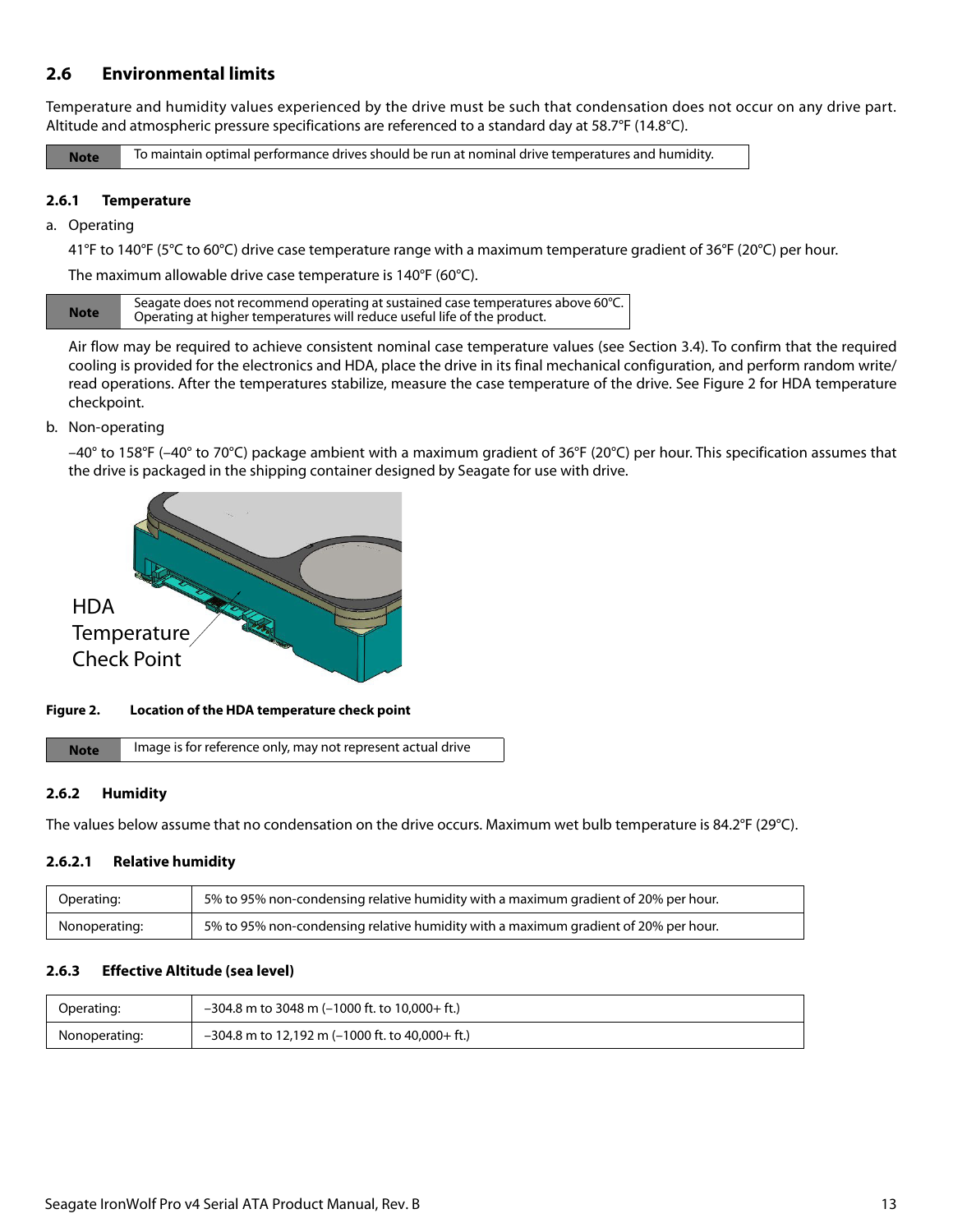### <span id="page-14-0"></span>**2.6.4 Shock**

All shock specifications assume that the drive is mounted securely with the input shock applied at the drive mounting screws. Shock may be applied in the X, Y or Z axis.

#### **2.6.4.1 Operating shock**

These drives comply with the performance levels specified in this document when subjected to a maximum operating shock of 70 Gs (read) and 40 Gs (write) based on half-sine shock pulses of 2ms. Shocks should not be repeated more than two times per second.

#### **2.6.4.2 Nonoperating shock**

The nonoperating shock level that the drive can experience without incurring physical damage or degradation in performance when subsequently put into operation is 250 Gs based on a nonrepetitive half-sine shock pulse of 2ms duration.

#### <span id="page-14-1"></span>**2.6.5 Vibration**

All vibration specifications assume that the drive is mounted securely with the input vibration applied at the drive mounting screws. Vibration may be applied in the X, Y or Z axis.

#### **2.6.5.1 Operating vibration**

The maximum vibration levels that the drive may experience while meeting the performance standards specified in this document are specified below.

| $5 - 22$ Hz               | $0.25$ Gs                       |
|---------------------------|---------------------------------|
| 22-350 Hz                 | $0.50$ Gs                       |
| 350-500 Hz                | $0.25$ Gs                       |
| $20 - 1500$ Hz<br>*(RROV) | 12.5 rads/s <sup>2</sup> w/RVFF |

\* Rotary Random Operating Vibration

#### **2.6.5.2 Nonoperating vibration**

The maximum nonoperating vibration levels that the drive may experience without incurring physical damage or degradation in performance when subsequently put into operation are specified below.

| 2-500 Hz<br>Linear Random | 2.27 Grms ref |
|---------------------------|---------------|
|---------------------------|---------------|

| Freq (Hz) |      | 4   | 100 | 500  |
|-----------|------|-----|-----|------|
| $G^2$ /Hz | .001 | .03 | .03 | .001 |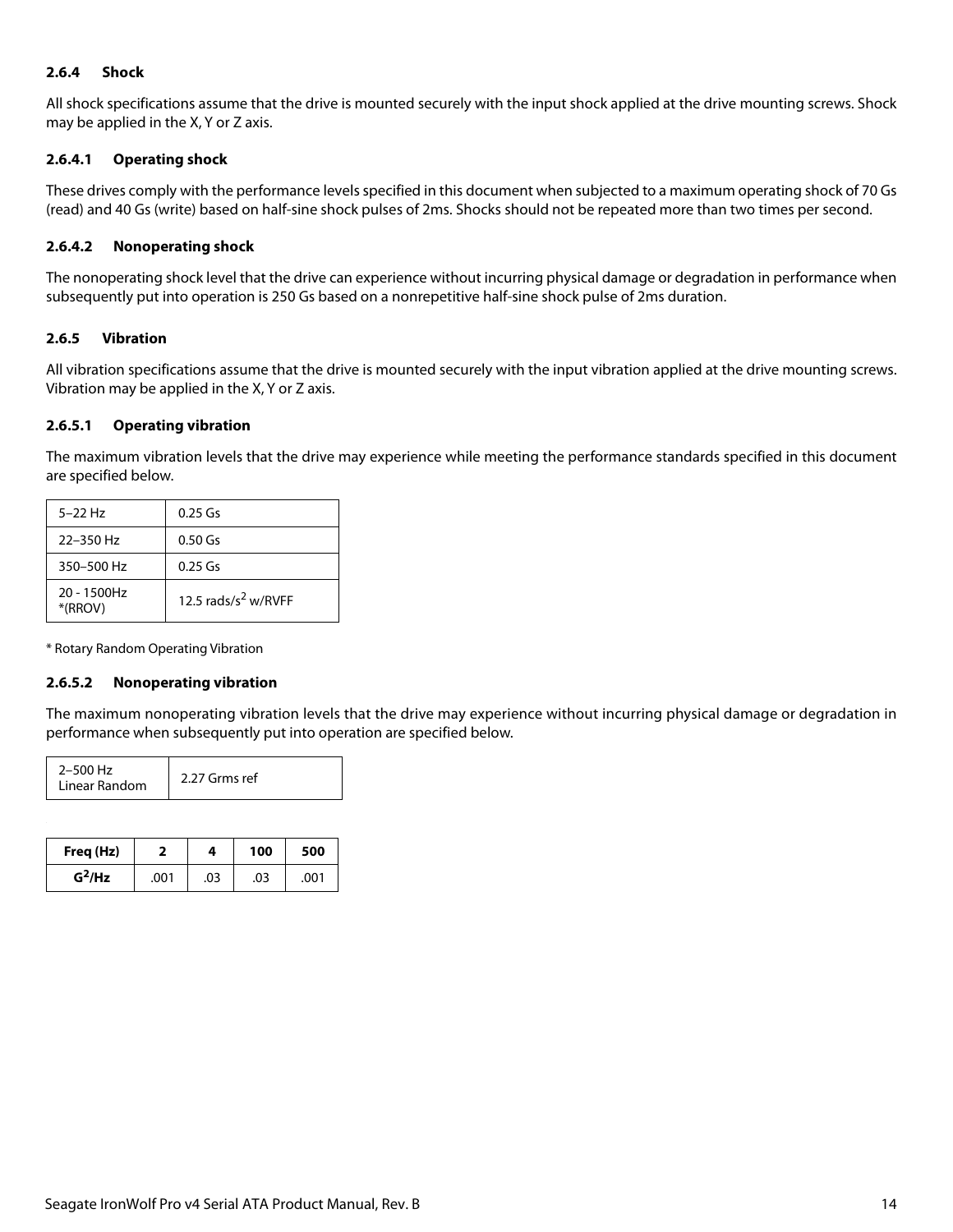# <span id="page-15-0"></span>**2.7 Acoustics**

Drive acoustics are measured as overall A-weighted acoustic sound power levels (no pure tones). All measurements are consistent with ISO document 7779. Sound power measurements are taken under essentially free-field conditions over a reflecting plane. For all tests, the drive is oriented with the cover facing upward.

| <b>Note</b> | For seek mode tests, the drive is placed in seek mode only.<br>The number of seeks per second is defined by the following equation: |
|-------------|-------------------------------------------------------------------------------------------------------------------------------------|
|             | Number of seeks per second = $0.4$ / (average latency + average access time)                                                        |

#### *Table 3 Fluid Dynamic Bearing (FDB) motor acoustics*

| Idle*                  | Performance seek |
|------------------------|------------------|
| $\vert$ 2.8 bels (typ) | 3.2 bels (typ)   |
| $3.0$ bels (max)       | 3.4 bels (max)   |

\*During periods of drive idle, some offline activity may occur according to the S.M.A.R.T. specification, which may increase acoustic and power to operational levels.

## <span id="page-15-1"></span>**2.8 Test for Prominent Discrete Tones (PDTs)**

Seagate follows the ECMA-74 standards for measurement and identification of PDTs. An exception to this process is the use of the absolute threshold of hearing. Seagate uses this threshold curve (originated in ISO 389-7) to discern tone audibility and to compensate for the inaudible components of sound prior to computation of tone ratios according to Annex D of the ECMA-74 standards.

## <span id="page-15-2"></span>**2.9 Electromagnetic immunity**

When properly installed in a representative host system, the drive operates without errors or degradation in performance when subjected to the radio frequency (RF) environments defined in the following table:

| Test                      | <b>Description</b>                                                                                       | Performance level | <b>Reference standard</b>        |
|---------------------------|----------------------------------------------------------------------------------------------------------|-------------------|----------------------------------|
| Electrostatic discharge   | Contact, HCP, VCP: $\pm$ 4 kV; Air: $\pm$ 8 kV                                                           | B                 | EN 61000-4-2: 95                 |
| Radiated RF immunity      | 80 to 1000 MHz, 3 V/m,<br>80% AM with 1 kHz sine<br>900 MHz, 3 V/m, 50% pulse modulation $\omega$ 200 Hz | A                 | EN 61000-4-3:96<br>ENV 50204: 95 |
| Electrical fast transient | $\pm$ 1 kV on AC mains, $\pm$ 0.5 kV on external I/O                                                     | B                 | EN 61000-4-4: 95                 |
| Surge immunity            | $\pm$ 1 kV differential, $\pm$ 2 kV common, AC mains                                                     | B                 | EN 61000-4-5: 95                 |
| Conducted RF immunity     | 150 kHz to 80 MHz, 3 Vrms, 80% AM with 1 kHz sine                                                        | A                 | EN 61000-4-6: 97                 |
| Voltage dips, interrupts  | 0% open, 5 seconds<br>0% short, 5 seconds<br>40%, 0.10 seconds<br>70%, 0.01 seconds                      | B                 | EN 61000-4-11:94                 |

#### *Table 4 Radio frequency environments*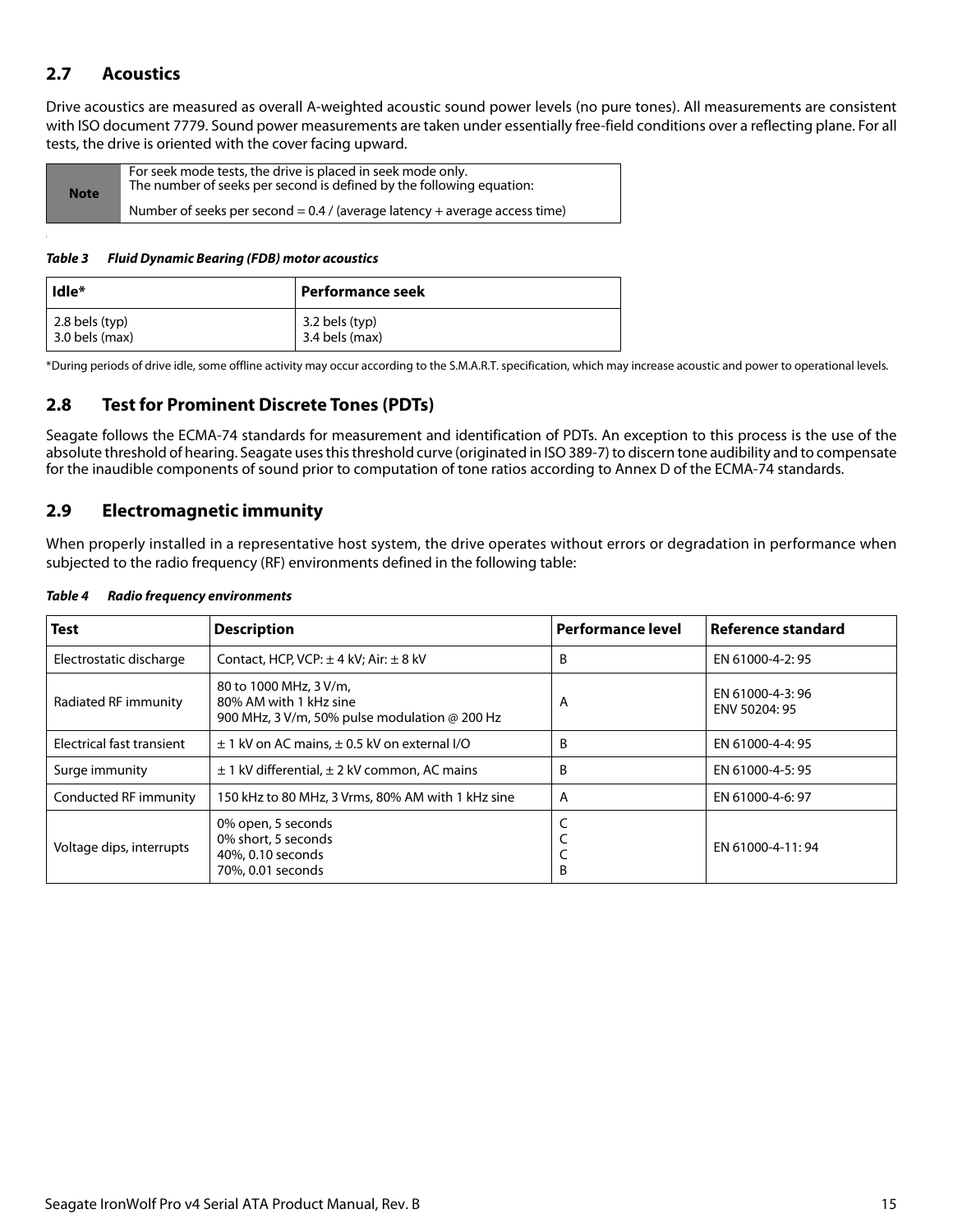# <span id="page-16-0"></span>**2.10 Reliability**

### <span id="page-16-1"></span>**2.10.1 Annualized Failure Rate (AFR) and Mean Time Between Failures (MTBF)**

The production disk drive shall achieve an annualized failure-rate of 0.73% (MTBF of 1,200,000 hours) over a 5 year service life when used in Enterprise Storage field conditions as limited by the following:

- 8760 power-on hours per year.
- HDA temperature as reported by the drive  $\leq$  = 30°C
- Ambient wet bulb temp  $\leq$  26°C
- Typical workload
- The AFR (MTBF) is a population statistic not relevant to individual units
- ANSI/ISA S71.04-2013 G2 classification levels and dust contamination to ISO 14644-1 Class 8 standards (as measured at the device)

The MTBF specification for the drive assumes the operating environment is designed to maintain nominal drive temperature and humidity. Occasional excursions in operating conditions between the rated MTBF conditions and the maximum drive operating conditions may occur without significant impact to the rated MTBF. However continual or sustained operation beyond the rated MTBF conditions will degrade the drive MTBF and reduce product reliability..

| Nonrecoverable read errors | 1 per $10^{15}$ bits read, max                                                                                                                                                                                                                                                                                                                                                                                                          |
|----------------------------|-----------------------------------------------------------------------------------------------------------------------------------------------------------------------------------------------------------------------------------------------------------------------------------------------------------------------------------------------------------------------------------------------------------------------------------------|
| Load unload cycles         | 600,000 cycles                                                                                                                                                                                                                                                                                                                                                                                                                          |
| Rated Workload             | Average annualized workload rating: <300TB/year<br>The AFR specification for the product assumes the I/O workload does not exceed the average annu-<br>alized workload rate limit of 300 TB/year. Workloads exceeding the annualized rate may degrade the<br>product AFR and impact reliability as experienced by the particular application. The average annual-<br>ized workload rate limit is in units of TB per calendar year.      |
| Warranty                   | To determine the warranty for a specific drive, use a web browser to access the following web page:<br>http://www.seagate.com/support/warranty-and-replacements/.<br>From this page, click on the "is my Drive under Warranty" link. The following are required to be pro-<br>vided: the drive serial number, model number (or part number) and country of purchase. The system<br>will display the warranty information for the drive. |
| Preventive maintenance     | None required.                                                                                                                                                                                                                                                                                                                                                                                                                          |

#### <span id="page-16-2"></span>**2.10.2 Storage**

Maximum storage periods are 180 days within original unopened Seagate shipping package or 60 days unpackaged within the defined non-operating limits (refer to environmental section in this manual). Storage can be extended to 1 year packaged or unpackaged under optimal environmental conditions (25°C, <40% relative humidity non-condensing, and non-corrosive environment). During any storage period the drive non-operational temperature, humidity, wet bulb, atmospheric conditions, shock, vibration, magnetic and electrical field specifications should be followed.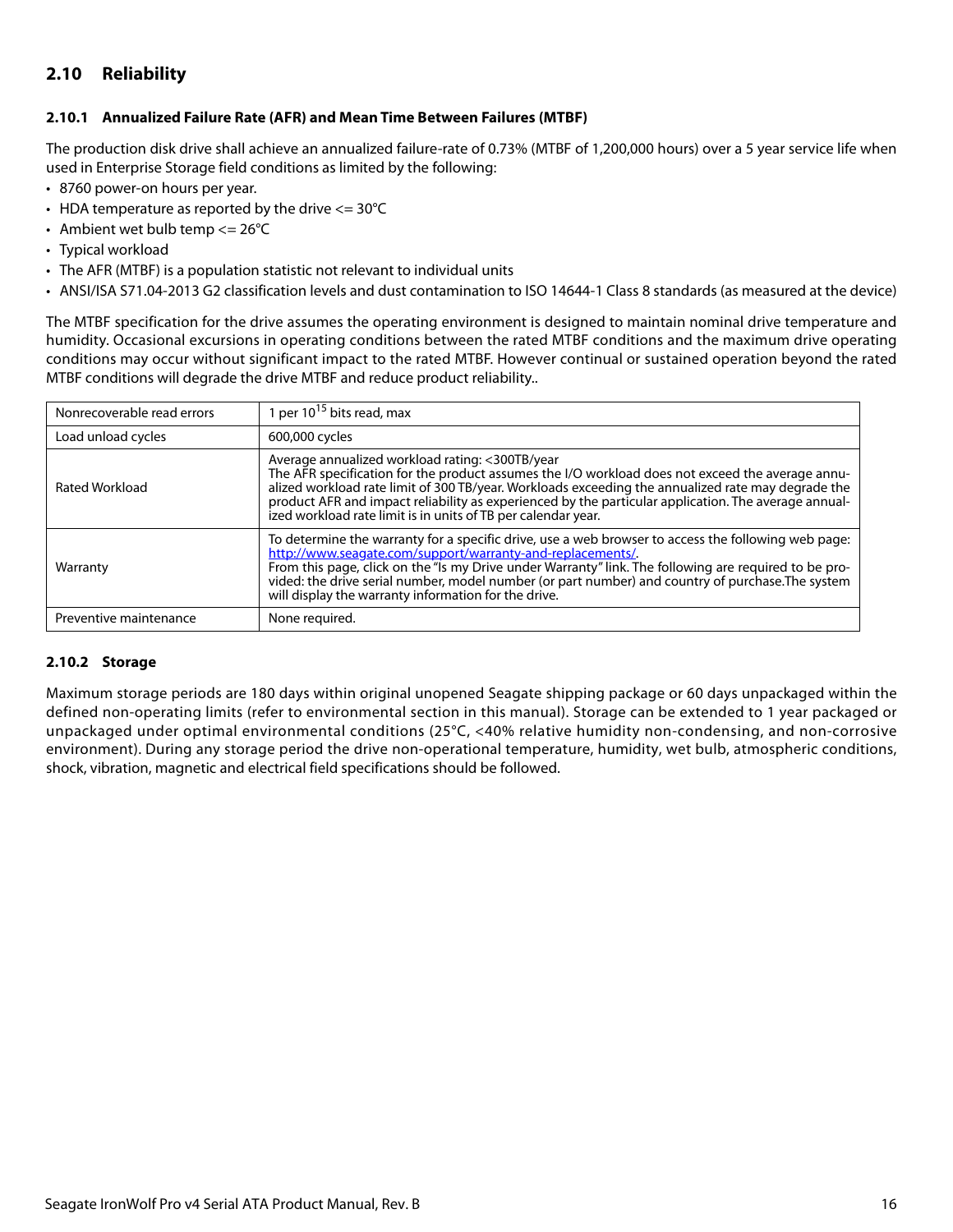## <span id="page-17-0"></span>**2.10.3 Seagate® Rescue™ Data Recovery Service Program Terms (for +Rescue models)**

## **5-year HDD warranty coverage + concurrent 2 year Rescue Data Recovery service.**

#### **[To enable Rescue Data Recovery warranty coverage register at S](http://Seagate.com/register)eagate.com/register.**

If you suffer a data loss event within the first 2 years of your 5 year warranty and you are eligible to participate in and submit a case under the Seagate Rescue Data Recovery program, contact SRS at **800-475-0143** [or if you are calling from outside the US, please](http://www.seagate.com/services-software/recover/resources/) [visit our website for numbers in your local and language:](http://www.seagate.com/services-software/recover/resources/) http://www.seagate.com/services-software/recover/resources/.

An SRS representative will review your case to confirm your eligibility, and to assess whether your data may be recoverable by remote recovery services or whether you will need to send your device to SRS for in-lab servicing.

## **Rescue™ General Terms**

These Rescue™ General Terms together with the Rescue™ FAQ's make up the Rescue™ Program Terms. By submitting a case under the Rescue™ program ("Program") you agree to be bound by the Program Terms, including these General Terms and the FAQ

#### **Communications.**

All communications relating to your request will be available on our web site in your account and sent via e-mail to the address you provide to us unless you request, in writing, to receive such communications via regular mail.

### **Personal Data.**

You must provide true, accurate and complete information about yourself as prompted by the request form, including, without limitation, your name, address, e-mail address, and telephone number, as applicable (collectively, "Personal Data"). You must maintain and promptly update your Personal Data. You acknowledge that we may send you important information and notices regarding your requests by e-mail and that we shall have no liability associated with or arising from your failure to maintain accurate Personal Data.

### **Capacity; Legal Rights; Indemnity.**

You represent to SRS that you are of the legal age of majority in your state or country of residence, with the full capacity to agree to these Program Terms. You warrant that you are the legal owner or the authorized representative of the legal owner of the device you submit to SRS (the "Device") and data. You warrant that the data on the Device is legal and that you have the unrestricted legal right to (a) give us remote access to the data, (b) have the data recovered and reproduced on a backup medium, (c) receive the recovered data, and (d) agree to these Program Terms. You will defend and indemnify us (including our directors, officers, employees, agents, delegates, and contractors) from any claims or actions relating to the Device or data, or your rights or lack of rights thereto.

## **Confidentiality.**

We will protect the confidentiality of your data against unauthorized disclosure using the same degree of care as we use to protect our own confidential information.

#### **Disclaimer of Warranties, Representations and Guarantees.**

**WE PROVIDE THE PROGRAM AND ANY SERVICES PROVIDED OR ATTEMPTED HEREUNDER "AS IS," WITH ALL FAULTS, AT YOUR SOLE RISK. WE DO NOT EXTEND ANY EXPRESS WARRANTIES, REPRESENTATIONS, CONDITIONS OR GUARANTEES REGARDING OUR RESCUE SERVICES OR ANY RESULTS THEREOF. TO THE MAXIMUM EXTENT PERMITTED BY APPLICABLE LAW AND SUBJECT TO ANY STATUTORY WARRANTIES THAT CANNOT BE EXCLUDED, WE EXPRESSLY DISCLAIM ALL IMPLIED WARRANTIES, INCLUDING ANY IMPLIED WARRANTY OR CONDITION OF MERCHANTABILITY, WARRANTY OF FITNESS FOR A PARTICULAR PURPOSE, OR WARRANTY OF ACCURACY OR COMPLETENESS WITH RESPECT TO THIS PROGRAM AND SERVICES.** This Program and Disclaimer is unrelated to, and does not affect any warranties relating to your Device that we or the seller may have extended to you.

## **Limitation of Liability.**

**WE WILL NOT BE LIABLE FOR ANY HARM CAUSED, UNLESS YOU PROVE THAT WE CAUSED SUCH HARM INTENTIONALLY. WITHOUT LIMITING THE GENERALITY OF THE FOREGOING, WE WILL NOT BE LIABLE FOR THE CONDITION, EXISTENCE, OR LOSS OF THE DATA YOU SEND US OR THE DATA WE RECOVER (IF ANY), ANY LOSS OF REVENUE OR LOSS OF PROFITS, OR ANY INDIRECT, SPECIAL, INCIDENTAL, OR CONSEQUENTIAL DAMAGES HOWEVER CAUSED. TO THE MAXIMUM EXTENT PERMITTED BY APPLICABLE LAW, THIS LIMITATION SHALL APPLY TO ANY AND ALL DAMAGES, REGARDLESS OF THE LEGAL THEORY ON WHICH THEY ARE ASSERTED (INCLUDING, WITHOUT LIMITATION, CONTRACT, BREACH OF CONTRACT, AND TORT), AND REGARDLESS OF WHETHER WE HAVE BEEN ADVISED OF THE POSSIBILITY OF LOSS OR DAMAGES - UNLESS YOU PROVE THAT SRS CAUSED DAMAGES TO YOU INTENTIONALLY. TO THE MAXIMUM EXTENT PERMITTED BY APPLICABLE LAW, THE AMOUNT OF OUR LIABILITY WILL NOT EXCEED THE TOTAL PRICE YOU ACTUALLY PAY FOR THE DEVICE, THE ESSENTIAL PURPOSE OF WHICH IS TO LIMIT OUR LIABILITY ARISING FROM OR RELATED TO THE PROGRAM AND ANY DATA RECOVERY SERVICES.**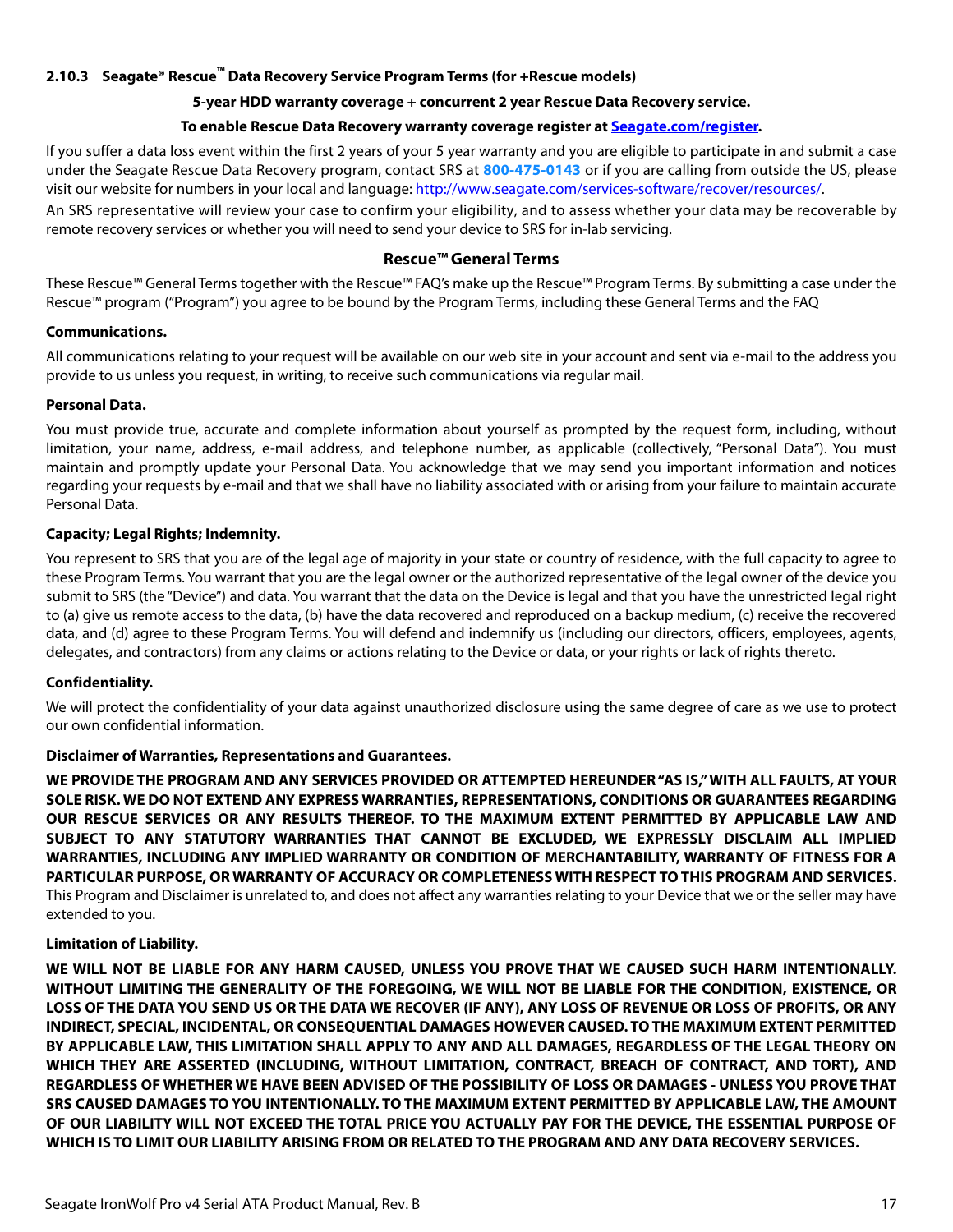#### **THIS ALLOCATION OF RISK IS REFLECTED IN THE PRICE CHARGED FOR THIS PROGRAM OR SERVICES, IF ANY. YOU ACKNOWLEDGE THAT THE PRICE OF THIS PROGRAM WOULD BE MUCH GREATER IF WE UNDERTOOK MORE EXTENSIVE LIABILITY. THIS PARAGRAPH WILL APPLY NOTWITHSTANDING ANY OTHER PROVISIONS IN THESE TERMS, OR THE FAILURE OF ANY REMEDY.**

#### **Compliance with Laws.**

You agree to comply with all such laws and regulations and all other applicable laws, statutes, ordinances and regulations relating to the Program. You acknowledge that violations of these Program Terms could subject you to criminal or civil penalties. The goods licensed or provided, or services provided, through the Program, which may include technology and software, are subject to the customs and export control laws and regulations of the U.S. and may also be subject to the customs and export laws and regulations of the country in which the products are manufactured or received. Further, under U.S. law, such goods may not be sold, leased or otherwise transferred to restricted countries, or used by a restricted end-user or an end-user engaged in activities related to weapons of mass destruction including, without limitation, activities related to designing, developing, producing or using nuclear weapons, materials, or facilities, missiles or supporting missile projects, or chemical or biological weapons. You acknowledge you are not a restricted end-user or involved in any of the restricted activities above, and that you will comply with and abide by these laws and regulations. Seagate reserves the right to refuse service to or the return of any storage devices that have been determined to violate these regulations.

#### **Cancellation.**

[You may cancel the Program at any time by contacting SRS at 1-800-SEAGATE \(1-800-475-0143\) in the US, or at such other number](http://www.seagate.com/services-software/recover/resources/) [available at h](http://www.seagate.com/services-software/recover/resources/)ttp://www.seagate.com/services-software/recover/resources/, or you simply may refrain from submitting a request for Rescue services. These Program Terms remain applicable to your and SRS's rights and obligations with respect to any services requested by you under this Program.

#### **Assignment.**

You may not assign your rights or obligations under these Program Terms without SRS' express written consent.

#### **Dispute Resolution.**

The parties will attempt to resolve any dispute arising out of or related to these Program Terms or any data recovery services requested or attempted hereunder through good faith negotiation. To the extent permitted by applicable law, if the parties are unable to resolve the dispute through good faith negotiation, then the dispute will be submitted to final and binding arbitration with the Judicial Arbitration and Mediation Services. Each party will bear its own costs in arbitration, provided that Seagate reserves the right, in its discretion, to pre-pay certain fees you may incur in connection with the arbitration subject to refund if you do not prevail. **Both parties waive their rights to a jury trial.** All proceedings will take place in Santa Clara County, California, USA. The laws of the State of California will exclusively govern these Program Terms and our provision of any data recovery services, without regard to California's conflicts of laws rules. You consent to the exclusive jurisdiction of the courts located in Santa Clara County, California, USA.

#### **Severability.**

If any provision of these Program Terms is held invalid, illegal or unenforceable, such provision shall be enforced to the fullest extent permitted by applicable law and the validity, legality and enforceability of the remaining provisions shall not be affected thereby.

#### **Legal Effect.**

These Program Terms describe certain legal rights. You may have other rights under applicable law. These Program Terms do not change your rights under applicable law if such laws do not permit these Program Terms to do so. Also, the Program and these Program Terms are in addition and unrelated to any rights you may have under a Seagate warranty statement.

#### **SRS Companies.**

The following SRS companies may provide the services described in these Program Terms:

- (a) Seagate Technology LLC, with offices at 3101 Jay Street, Suite 110, Santa Clara, California 95054;
- (b) Seagate Technology Canada Inc., with offices at 2421 Bristol Circle, Suite A100, Oakville, Ontario, Canada L6H 5S9; and/or
- (c) Seagate Technology (Netherlands) B.V., with offices at Koolhovenlaan 1, 1119 PA, Schiphol-Rijk, The Netherlands.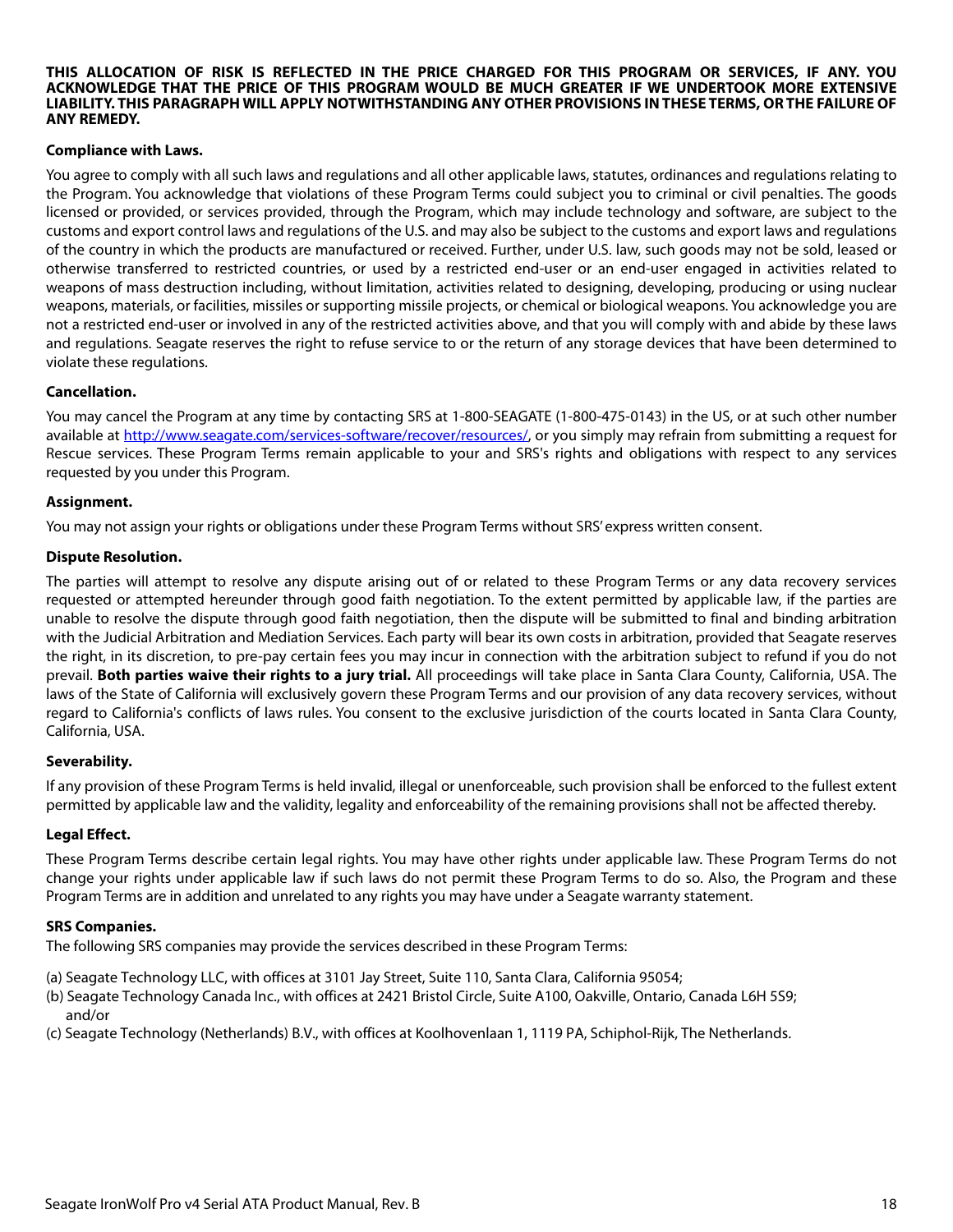# <span id="page-19-0"></span>**2.11 Agency and Safety Certifications**

Each Hard Drive and Solid State Drive ("drives") has a product label that includes certifications that are applicable to that specific drive. The following information provides an overview of requirements that may be applicable to the drive.

## <span id="page-19-1"></span>**2.11.1 Safety certification**

The drives are recognized in accordance with UL/cUL 60950-1 and EN 60950-1.

## <span id="page-19-2"></span>**2.11.2 European Union (EU) CE Marking Requirements**

Drives that display the CE mark comply with the European Union (EU) requirements specified in the Electromagnetic Compatibility Directive (2014/30/EU) put into force on 20 April 2016. Testing is performed to the levels specified by the product standards for Information Technology Equipment (ITE). Emission levels are defined by EN 55032:2012, Class B and the immunity levels are defined by EN 55024:2010.

The drives also meet the requirements of The Low Voltage Directive (LVD) 2014/35/EU.

Seagate drives are tested in representative end-user systems. Although CE-marked Seagate drives comply with all relevant regulatory requirements and standards for the drives, Seagate cannot guarantee that all system-level products into which the drives are installed comply with all regulatory requirements and standards applicable to the system-level products. The drive is designed for operation inside a properly designed system (e.g., enclosure designed for the drive), with properly shielded I/O cable (if necessary) and terminators on all unused I/O ports. Computer manufacturers and system integrators should confirm EMC compliance and provide CE marking for the system-level products.

For compliance with the RoHS "Recast" Directive 2011/65/EU (RoHS 2), [See Section 2.12.1 on page 21](#page-21-1) .

## <span id="page-19-3"></span>**2.11.3 Australian RCM Compliance Mark**

If these models have the RCM marking, they comply with the Australia/New Zealand Standard AS/NZ CISPR32 and meet the Electromagnetic Compatibility (EMC) Framework requirements of the Australian Communication and Media Authority (ACMA).

## <span id="page-19-4"></span>**2.11.4 Canada ICES-003**

If this model has the ICES-003:2016 marking it complies with requirements of ICES tested per ANSI C63.4-2014.

## <span id="page-19-5"></span>**2.11.5 South Korean KC Certification Mark**

The South Korean KC Certification Mark means the drives comply with paragraph 1 of Article 11 of the Electromagnetic Compatibility control Regulation and meet the Electromagnetic Compatibility (EMC) Framework requirements of the Radio Research Agency (RRA) Communications Commission, Republic of Korea.These drives have been tested and comply with the Electromagnetic Interference/ Electromagnetic Susceptibility (EMI/EMS) for Class B products. Drives are tested in a representative, end-user system by a Koreanrecognized lab.

| 기 종 별                  | 사 용 자 안 내 문                                                                 |
|------------------------|-----------------------------------------------------------------------------|
| B급 기기<br>(가정용 방송통신기자재) | 이 기기는 가정용(B 급) 전자파적합기기로서 주로<br>가정에서 사용하는 것을 목적으로 하며, 모든<br>지역에서 사용할 수 있습니다. |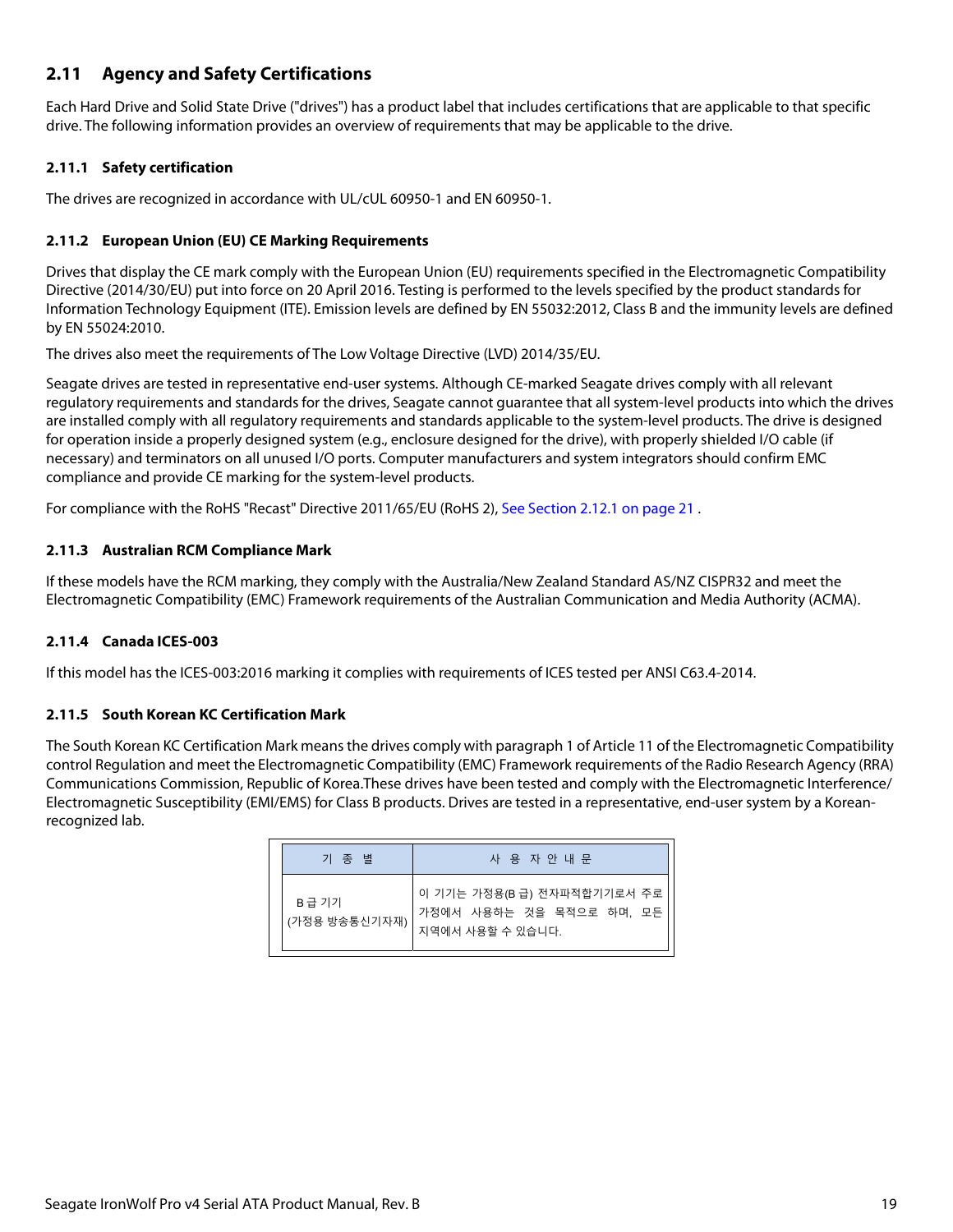### <span id="page-20-0"></span>**2.11.6 Morocco Commodity Mark**

To satisfy our OEM customers, Seagate has added the Moroccan Commodity Mark to the drives provided to the OEM for the sale of Customer Kits produced by our OEM customers that are intended to be incorporated into the OEM's finished system-level product by an end user. The Customer Kits are considered 'devices' under Morocco's Order of the Minister of Industry, Trade, Investment and Digital Economy No. 2574-14 of 29 Ramadan 1436 (16 July 2015) on electromagnetic compatibility of equipment.

Seagate drives are tested for compliance and complies with the European Union (EU) Electromagnetic Compatibility (EMC) Directive 2014/30/EU and the Low Voltage Directive (LVD) 2014/35/EU. Accordingly, the drives also meets the requirements of Morocco's Order of the Minister of Industry, Trade, Investment and Digital Economy No. 2574-14 of 29 Ramadan 1436 (16 July 2015) on electromagnetic compatibility of equipment.

### <span id="page-20-1"></span>**2.11.7 Taiwanese BSMI**

Drives with the Taiwanese certification mark comply with Chinese National Standard, CNS13438.

For compliance with the Taiwan Bureau of Standards, Metrology and Inspection's (BSMI) requirements, [See Section 2.12.3 on page 22](#page-22-0) .

### <span id="page-20-2"></span>**2.11.8 FCC verification**

These drives are intended to be contained solely within a personal computer or similar enclosure (not attached as an external device). As such, each drive is considered to be a subassembly even when it is individually marketed to the customer. As a subassembly, no Federal Communications Commission verification or certification of the device is required.

Seagate has tested this device in enclosures as described above to ensure that the total assembly (enclosure, disk drive, motherboard, power supply, etc.) does comply with the limits for a Class B computing device, pursuant to Subpart J, Part 15 of the FCC rules. Operation with noncertified assemblies is likely to result in interference to radio and television reception.

**Radio and television interference.** This equipment generates and uses radio frequency energy and if not installed and used in strict accordance with the manufacturer's instructions, may cause interference to radio and television reception.

This equipment is designed to provide reasonable protection against such interference in a residential installation. However, there is no guarantee that interference will not occur in a particular installation. If this equipment does cause interference to radio or television, which can be determined by turning the equipment on and off, users are encouraged to try one or more of the following corrective measures:

- Reorient the receiving antenna.
- Move the device to one side or the other of the radio or TV.
- Move the device farther away from the radio or TV.
- Plug the computer into a different outlet so that the receiver and computer are on different branch outlets.

If necessary, users should consult a dealer or an experienced radio/television technician for additional suggestions. Users may find helpful the following booklet prepared by the Federal Communications Commission: How to Identify and Resolve Radio-Television Interference Problems. This booklet is available from the Superintendent of Documents, U.S. Government Printing Office, Washington, DC 20402. Refer to publication number 004-000-00345-4.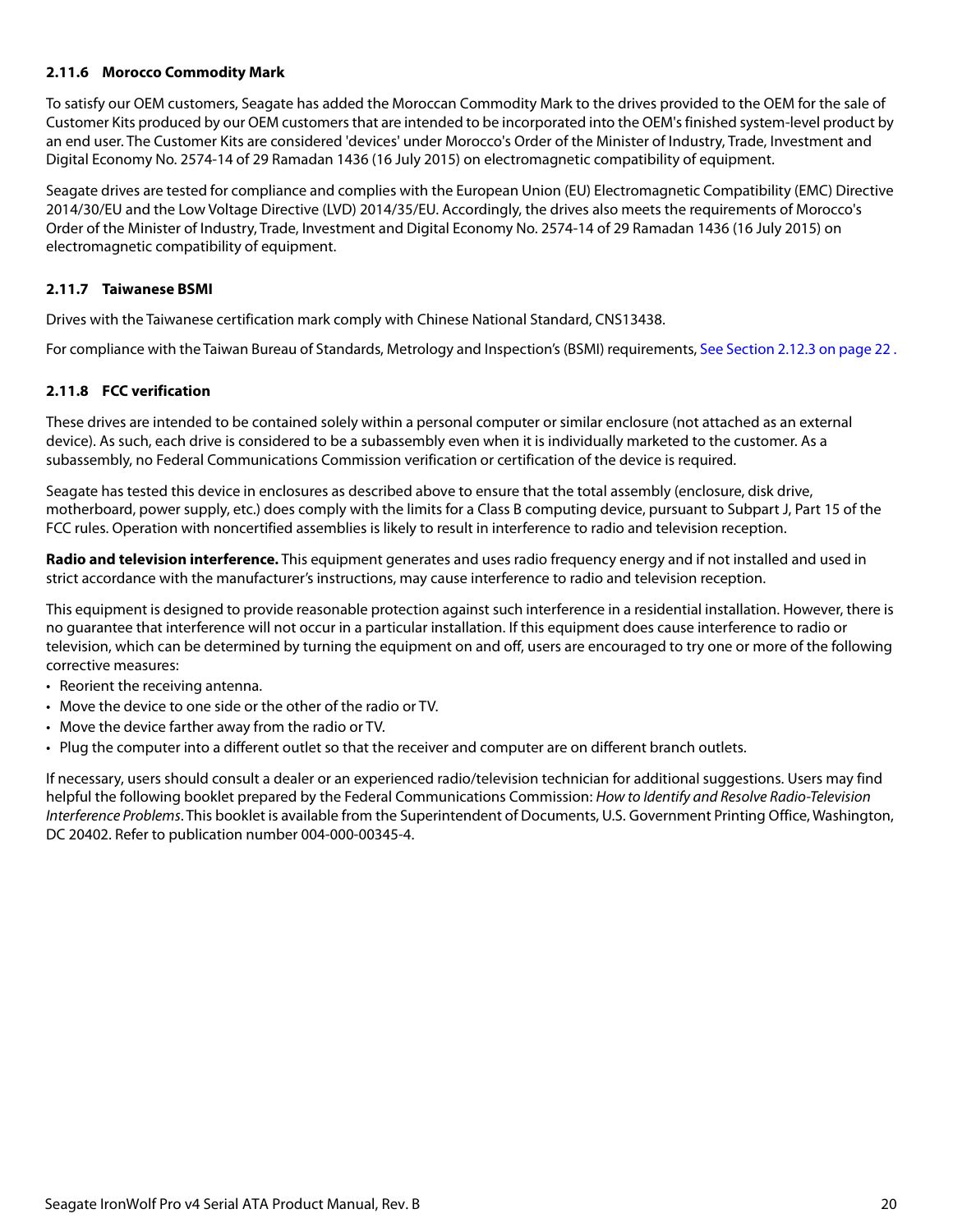# <span id="page-21-0"></span>**2.12 Environmental protection**

Seagate designs its products to meet environmental protection requirements worldwide, including regulations restricting certain chemical substances.

## <span id="page-21-1"></span>**2.12.1 European Union Restriction of Hazardous Substance Law**

## **2.12.1.1 Restriction of Hazardous Substances in Electrical and Electronic Equipment**

Seagate drives are designed to be compliant with the European Union RoHS "Recast" Directive 2011/65/EU (RoHS 2) as amended by Directive (EU) 2015/863. The RoHS2 restricts the use of certain hazardous substances such as Lead, Cadmium, Mercury, Hexavalent Chromium, Polybrominated Biphenyls (PBB) and Polybrominated Diphenyl Ether (PBDE), BisBis(2-Ethylhexyl) phthalate (DEHP), Benzyl butyl phthalate (BBP), Dibutyl phthalate (DBP), and Diisobutyl phthalate (DIBP) in electrical and electronic equipment (EEE).

## **2.12.1.2 Substances of Very High Concern (SVHC)**

The European Union REACH (Registration, Evaluation, Authorization and Restriction of Chemicals) Regulation (EC) 1907/2006 regulates chemicals shipped into and used in Europe. A number of parts and materials in Seagate products are procured from external suppliers. We rely on the representations of our suppliers regarding the presence of REACH substances in these articles and materials. Our supplier contracts require compliance with our chemical substance restrictions, and our suppliers document their compliance with our requirements by providing full-disclosure material content declarations that disclose inclusion of any REACHregulated substance in such articles or materials. Product-specific REACH declarations are available upon request through your Seagate Sales Representative.

## <span id="page-21-2"></span>**2.12.2 China Requirements —China RoHS 2**



China RoHS 2 refers to the Ministry of Industry and Information Technology Order No. 32, effective July 1, 2016, titled Management Methods for the Restriction of the Use of Hazardous Substances in Electrical and Electronic Products. To comply with China RoHS 2, Seagate determines this product's Environmental Protection Use Period (EPUP) to be 20 years in accordance with the Marking for the Restricted Use of Hazardous Substances in Electronic and Electrical Products, SJT 11364-2014.

| 部件名称                                                                                                                                                                                                                                                                                                                                                                                                                                                                                                                                            | 有害物质<br><b>Hazardous Substances</b> |           |           |                    |               |                 |
|-------------------------------------------------------------------------------------------------------------------------------------------------------------------------------------------------------------------------------------------------------------------------------------------------------------------------------------------------------------------------------------------------------------------------------------------------------------------------------------------------------------------------------------------------|-------------------------------------|-----------|-----------|--------------------|---------------|-----------------|
| Part Name                                                                                                                                                                                                                                                                                                                                                                                                                                                                                                                                       | 铅<br>(Pb)                           | 汞<br>(Hg) | 镉<br>(Cd) | 六价铬<br>$(Cr^{+6})$ | 多溴联苯<br>(PBB) | 多溴二苯醚<br>(PBDE) |
| 硬盘驱动器<br><b>HDD</b>                                                                                                                                                                                                                                                                                                                                                                                                                                                                                                                             | X                                   | $\Omega$  | $\Omega$  | $\Omega$           | $\Omega$      | O               |
| 印刷电路板组装<br><b>PCBA</b>                                                                                                                                                                                                                                                                                                                                                                                                                                                                                                                          | X                                   | $\Omega$  | $\Omega$  | $\Omega$           | $\circ$       | O               |
| 本表格依据 SJ/T 11364 的规定编制。<br>This table is prepared in accordance with the provisions of SJ/T 11364-2014<br>O: 表示该有害物质在该部件所有均质材料中的含量均在 GB/T 26572 规定的限量要求以下。<br>O: Indicates that the hazardous substance contained in all of the homogeneous materials for this<br>part is below the limit requirement of GB/T26572.<br>X: 表示该有害物质至少在该部件的某一均质材料中的含量超出 GB/T 26572 规定的限量要求。<br>X: Indicates that the hazardous substance contained in at least one of the homogeneous materials<br>used for this part is above the limit requirement of GB/T26572. |                                     |           |           |                    |               |                 |

#### **Table 5 China - Hazardous Substances**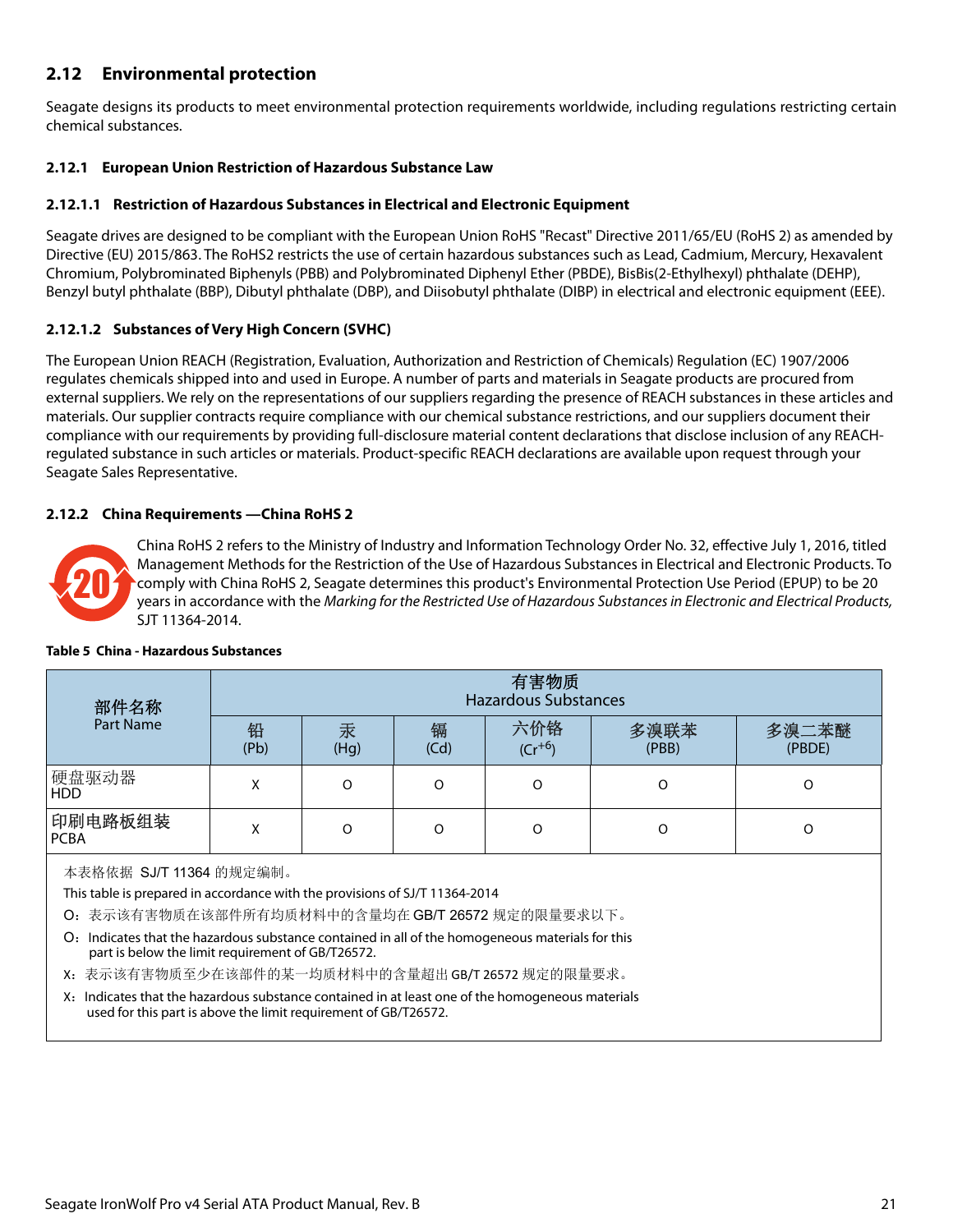## <span id="page-22-0"></span>**2.12.3 Taiwan Requirements — Taiwan RoHS**

Taiwan RoHS refers to the Taiwan Bureau of Standards, Metrology and Inspection's (BSMI) requirements in standard CNS 15663, Guidance to reduction of the restricted chemical substances in electrical and electronic equipment. Seagate products must comply with the "Marking of presence" requirements in Section 5 of CNS 15663, effective January 1, 2018. This product is Taiwan RoHS compliant.

The following table meets the Section 5 "Marking of presence" requirements.

#### **Table 6 Taiwan - Restricted Substances**

| 設備名稱: 硬盤設備, 型號: 僅適用于內部使用<br>Equipment Name: Hard Disk Device, Type Designation: Internal Use Only |      |                                                            |      |             |       |        |
|---------------------------------------------------------------------------------------------------|------|------------------------------------------------------------|------|-------------|-------|--------|
|                                                                                                   |      |                                                            |      |             |       |        |
|                                                                                                   |      | 限用物質及其化學符號<br>Restricted Substance and its chemical symbol |      |             |       |        |
| 單元                                                                                                |      |                                                            |      |             |       |        |
| <b>Unit</b>                                                                                       | 铅    | 汞                                                          | 镉    | 六价铬         | 多溴联苯  | 多溴二苯醚  |
|                                                                                                   | (Pb) | (Hg)                                                       | (Cd) | $(Cr^{+6})$ | (PBB) | (PBDE) |
| 硬盤驅動器<br><b>HDD</b>                                                                               |      | O                                                          | O    | O           | O     | O      |
| 印刷电路板组装<br><b>PCBA</b>                                                                            |      | $\Omega$                                                   | O    | O           | O     | O      |
| 備考 1. "O" 係指該项限用物質之百分比含量未超出百分比含量基準值。                                                              |      |                                                            |      |             |       |        |
| Note 1. "O" indicates that the percentage content of the restricted substance                     |      |                                                            |      |             |       |        |
| does not exceed the percentage of reference value of presence.                                    |      |                                                            |      |             |       |        |
| 備考 2. "-" 係指該项限用物質為排除項目。                                                                          |      |                                                            |      |             |       |        |
| Note 2. "—" indicates that the restricted substance corresponds to the exemption.                 |      |                                                            |      |             |       |        |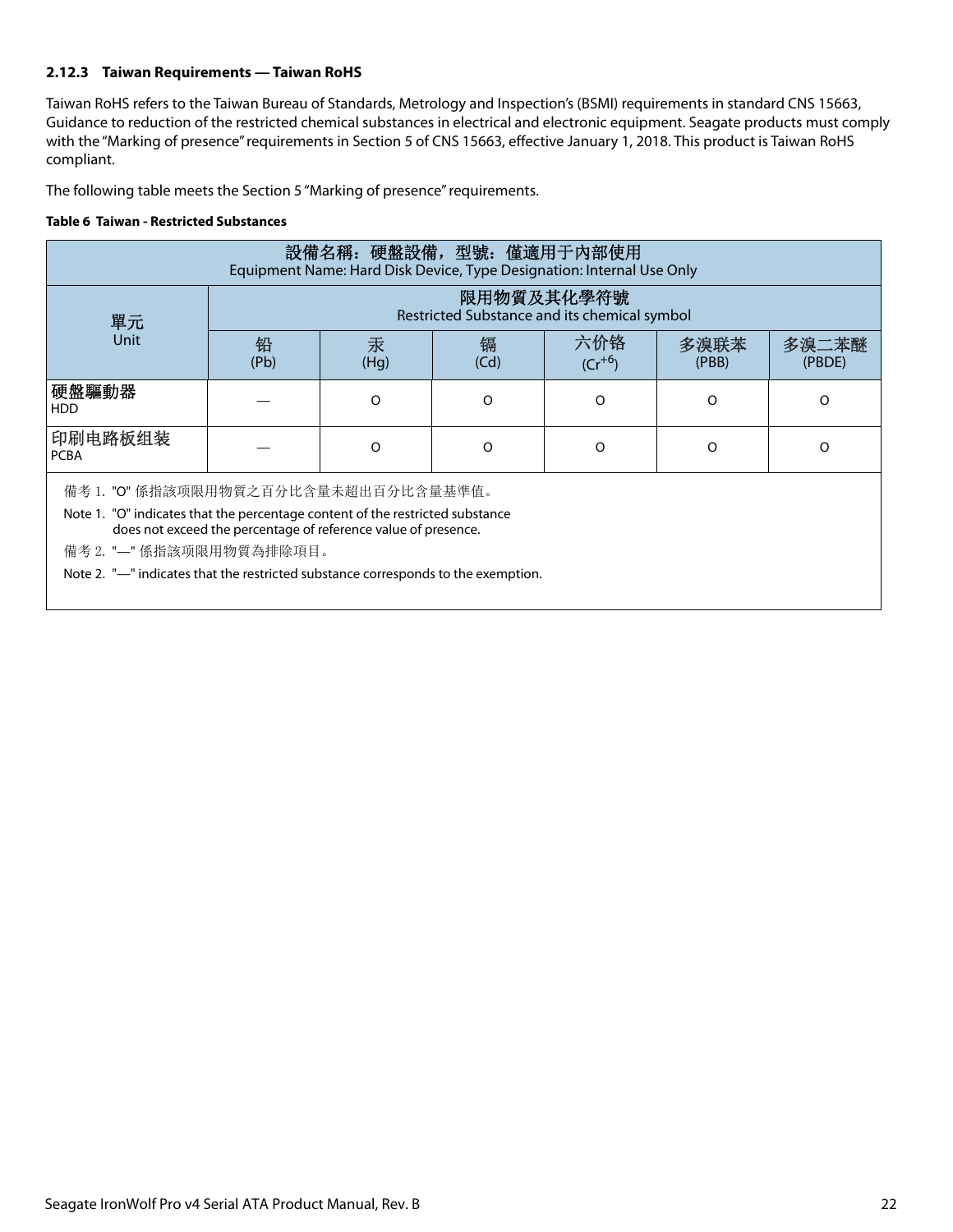# <span id="page-23-0"></span>**2.13 Corrosive environment**

Seagate electronic drive components pass accelerated corrosion testing equivalent to 10 years exposure to light industrial environments containing sulfurous gases, chlorine and nitric oxide, classes G and H per ASTM B845. However, this accelerated testing cannot duplicate every potential application environment.

Users should use caution exposing any electronic components to uncontrolled chemical pollutants and corrosive chemicals as electronic drive component reliability can be affected by the installation environment. The silver, copper, nickel and gold films used in hard disk drives are especially sensitive to the presence of sulfide, chloride, and nitrate contaminants. Sulfur is found to be the most damaging. Materials used in cabinet fabrication, such as vulcanized rubber, that can outgas corrosive compounds should be minimized or eliminated. The useful life of any electronic equipment may be extended by replacing materials near circuitry with sulfide-free alternatives.

Seagate recommends that data centers be kept clean by monitoring and controlling the dust and gaseous contamination. Gaseous contamination should be within ANSI/ISA S71.04-2013 G2 classification levels (as measured on copper and silver coupons), and dust contamination to ISO 14644-1 Class 8 standards, and MTBF rated conditions as defined in the Annualized Failure Rate (AFR) and Mean Time Between Failure (MTBF) section.

## <span id="page-23-1"></span>**2.14 Shipping, Repair and Returns**

### **Shipping**

When transporting or shipping a drive, use only a Seagate-approved container. Keep the original box. Seagate approved containers are easily identified by the Seagate Approved Package label. Shipping a drive in a non-approved container voids the drive warranty.

Seagate repair centers may refuse receipt of components improperly packaged or obviously damaged in transit. Contact the authorized Seagate distributor to purchase additional boxes. Seagate recommends shipping by an air-ride carrier experienced in handling computer equipment.

#### **Product repair and return information**

Seagate customer service centers are the only facilities authorized to service Seagate drives. Seagate does not sanction any thirdparty repair facilities. Any unauthorized repair or tampering with the factory seal voids the warranty.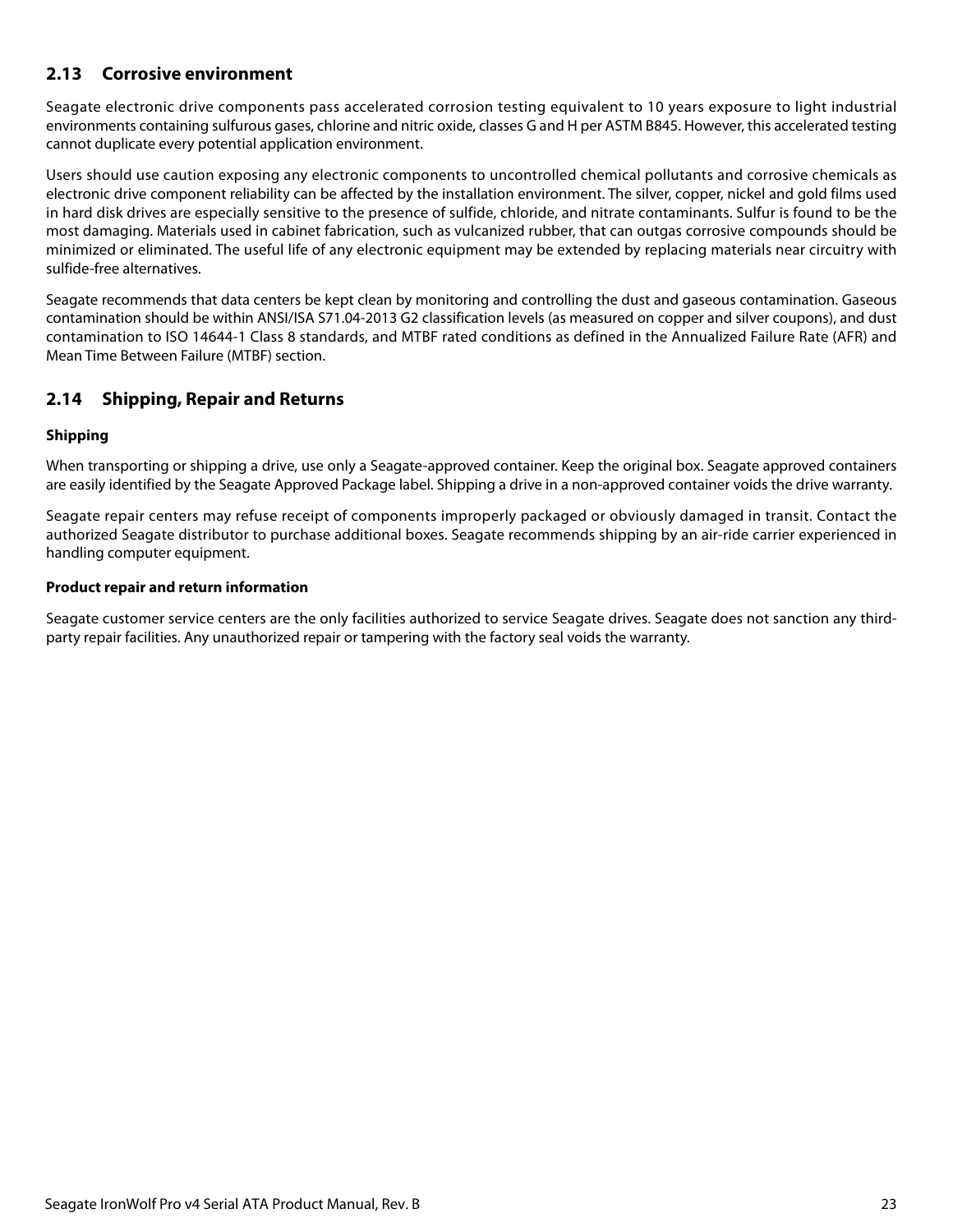# <span id="page-24-0"></span>**3.0 Configuring and mounting the drive**

This section contains the specifications and instructions for configuring and mounting the drive.

# <span id="page-24-1"></span>**3.1 Handling and static-discharge precautions**

After unpacking, and before installation, the drive may be exposed to potential handling and electrostatic discharge (ESD) hazards. Observe the following standard handling and static-discharge precautions:

| Before handling the drive, put on a grounded wrist strap, or ground oneself frequently by touching the metal chassis of a<br>computer that is plugged into a grounded outlet. Wear a grounded wrist strap throughout the entire installation procedure.<br>• Handle the drive by its edges or frame only.<br>• The drive is extremely fragile—handle it with care. Do not press down on the drive top cover.<br>Always rest the drive on a padded, antistatic surface until mounting it in the computer.<br><b>Caution</b><br>Do not touch the connector pins or the printed circuit board.<br>Do not remove the factory-installed labels from the drive or cover them with additional labels. Removal voids the warranty.<br>Some factory-installed labels contain information needed to service the drive. Other labels are used to seal out dirt and con- |
|--------------------------------------------------------------------------------------------------------------------------------------------------------------------------------------------------------------------------------------------------------------------------------------------------------------------------------------------------------------------------------------------------------------------------------------------------------------------------------------------------------------------------------------------------------------------------------------------------------------------------------------------------------------------------------------------------------------------------------------------------------------------------------------------------------------------------------------------------------------|
| tamination.                                                                                                                                                                                                                                                                                                                                                                                                                                                                                                                                                                                                                                                                                                                                                                                                                                                  |
|                                                                                                                                                                                                                                                                                                                                                                                                                                                                                                                                                                                                                                                                                                                                                                                                                                                              |

# <span id="page-24-2"></span>**3.2 Configuring the drive**

Each drive on the Serial ATA interface connects point-to-point with the Serial ATA host adapter. There is no master/slave relationship because each drive is considered a master in a point-to-point relationship. If two drives are attached on one Serial ATA host adapter, the host operating system views the two devices as if they were both "masters" on two separate ports. Both drives behave as if they are Device 0 (master) devices.

# <span id="page-24-3"></span>**3.3 Serial ATA cables and connectors**

The Serial ATA interface cable consists of four conductors in two differential pairs, plus three ground connections. The cable size may be 30 to 26 AWG with a maximum length of one meter (39.37 in). See Table 7 for connector pin definitions. Either end of the SATA signal cable can be attached to the drive or host.

For direct backplane connection, the drive connectors are inserted directly into the host receptacle. The drive and the host receptacle incorporate features that enable the direct connection to be hot pluggable and blind mateable.

<span id="page-24-4"></span>For installations which require cables, users can connect the drive as illustrated in Figure [3](#page-24-4).





Each cable is keyed to ensure correct orientation. IronWolf Pro Serial ATA drives support latching SATA connectors.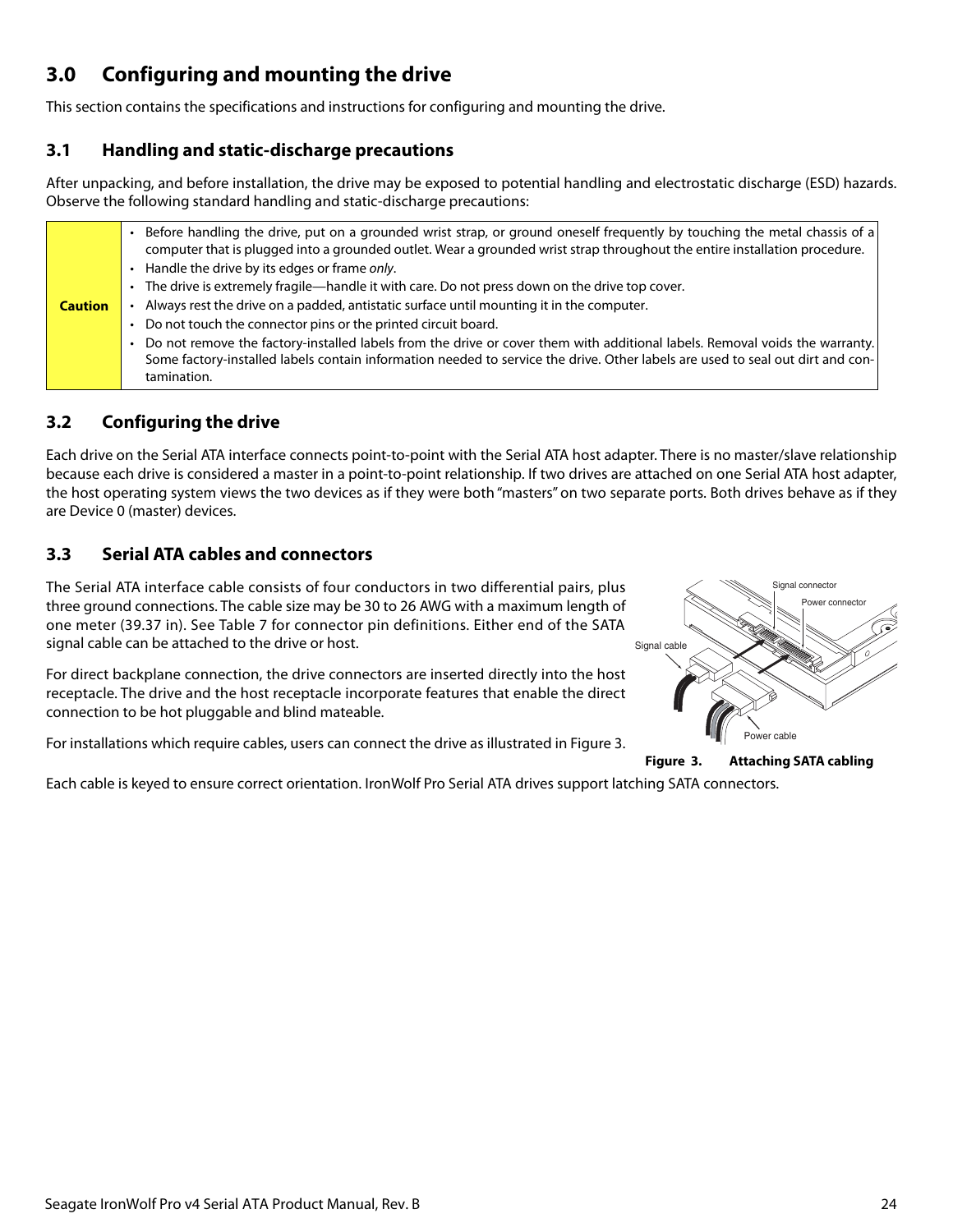# <span id="page-25-0"></span>**3.4 Drive mounting**

Users can mount the drive in any orientation using four screws in the side-mounting holes or four screws in the bottom-mounting holes. See Figure [4](#page-25-2) for drive mounting dimensions. Follow these important mounting precautions when mounting the drive:

• Allow a minimum clearance of 0.030 in (0.76mm) around the entire perimeter of the drive for cooling.

- Use only 6-32 UNC mounting screws.
- The screws should be inserted no more than 0.140 in (3.56mm) into the bottom or side mounting holes.
- Do not overtighten the mounting screws (maximum torque: 6 in-lb).

#### <span id="page-25-1"></span>**3.4.1 Mechanical specifications**

Refer to Figure [4](#page-25-2) for detailed mounting configuration dimensions. See Section [3.4](#page-25-0), "Drive mounting."







### <span id="page-25-2"></span>**Figure 4. Mounting configuration dimensions**

| <b>Note</b> | The image is for mechanical dimension reference only and may not represent the actual drive. |  |
|-------------|----------------------------------------------------------------------------------------------|--|
|-------------|----------------------------------------------------------------------------------------------|--|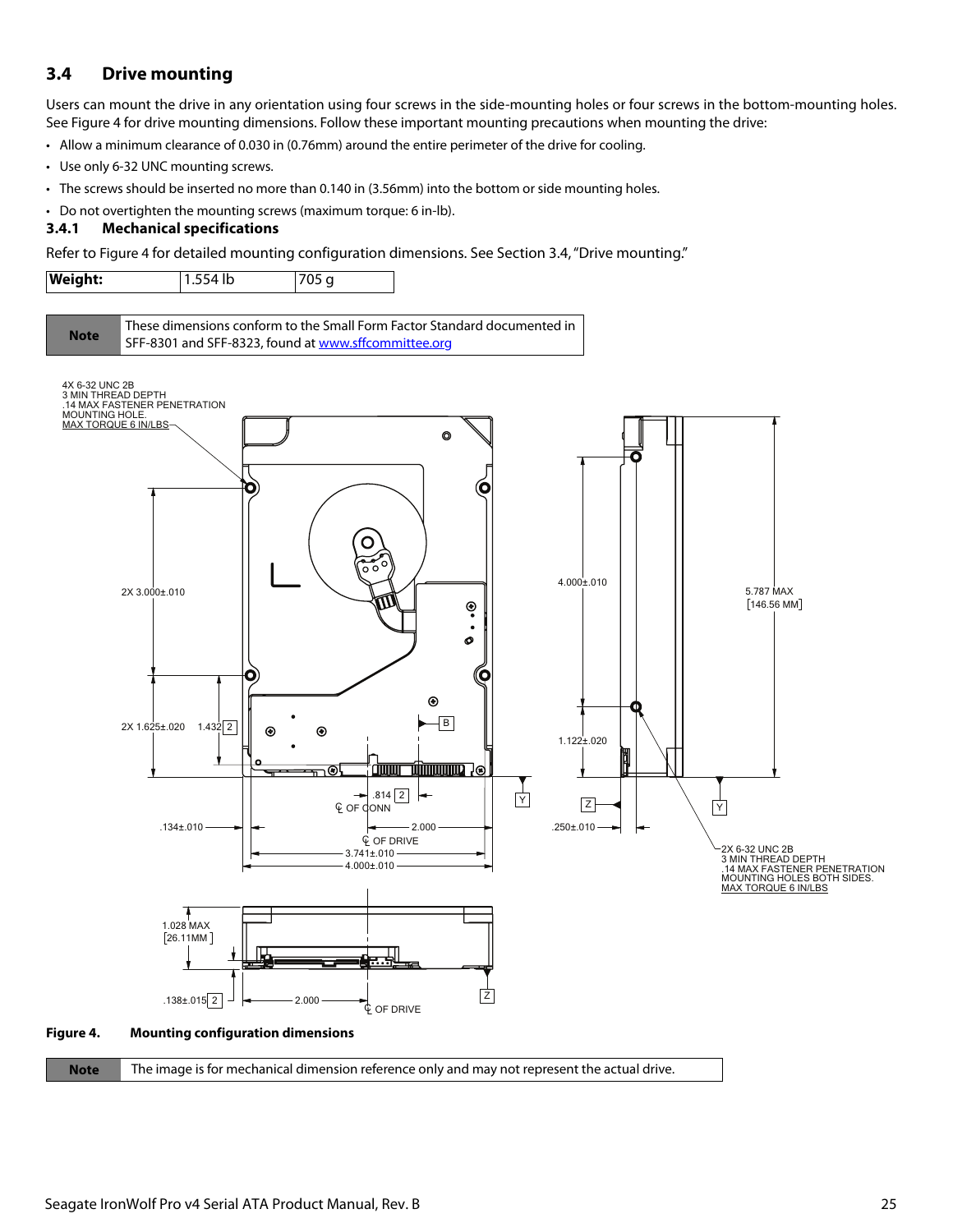# <span id="page-26-0"></span>**4.0 Serial ATA (SATA) interface**

These drives use the industry-standard Serial ATA interface that supports FIS data transfers. It supports ATA programmed input/ output (PIO) modes 0–4; multiword DMA modes 0–2, and Ultra DMA modes 0–6.

For detailed information about the Serial ATA interface, refer to the "Serial ATA: High Speed Serialized AT Attachment" specification.

# <span id="page-26-1"></span>**4.1 Hot-Plug compatibility**

IronWolf Pro Serial ATA drives incorporate connectors which enable users to hot plug these drives in accordance with the Serial ATA Revision 3.2 specification. This specification can be downloaded from [www.serialata.or](http://www.serialata.org)g.

## **Caution:**

The drive motor must come to a complete stop **(Ready to spindle stop time indicated in [Section 2.4](#page-8-3))** prior to changing the plane of operation. This time is required to insure data integrity.

# <span id="page-26-2"></span>**4.2 Serial ATA device plug connector pin definitions**

Table 7 summarizes the signals on the Serial ATA interface and power connectors.

| Table 7 | Serial ATA connector pin definitions |
|---------|--------------------------------------|
|         |                                      |

| <b>Segment</b> | Pin             | <b>Function</b>                                    | <b>Definition</b>                             |
|----------------|-----------------|----------------------------------------------------|-----------------------------------------------|
|                | S <sub>1</sub>  | Ground                                             | 2nd mate                                      |
|                | S <sub>2</sub>  | $A+$                                               | Differential signal pair A from Phy           |
|                | S <sub>3</sub>  | $A -$                                              |                                               |
| <b>Signal</b>  | S <sub>4</sub>  | Ground                                             | 2nd mate                                      |
|                | S <sub>5</sub>  | $B -$                                              | Differential signal pair B from Phy           |
|                | S <sub>6</sub>  | $B+$                                               |                                               |
|                | <b>S7</b>       | Ground                                             | 2nd mate                                      |
|                |                 | Key and spacing separate signal and power segments |                                               |
|                | <b>P1</b>       | $V_{33}$                                           | 3.3V power                                    |
|                | P <sub>2</sub>  | $V_{33}$                                           | 3.3V power                                    |
|                | P <sub>3</sub>  | $V_{33}$                                           | 3.3V power, pre-charge, 2nd mate              |
|                | P <sub>4</sub>  | Ground                                             | 1st mate                                      |
|                | P <sub>5</sub>  | Ground                                             | 2nd mate                                      |
|                | <b>P6</b>       | Ground                                             | 2nd mate                                      |
|                | <b>P7</b>       | $V_5$                                              | 5V power, pre-charge, 2nd mate                |
| <b>Power</b>   | P8              | $V_5$                                              | 5V power                                      |
|                | P9              | $V_5$                                              | 5V power                                      |
|                | P <sub>10</sub> | Ground                                             | 2nd mate                                      |
|                | P11             | Ground or LED signal                               | If grounded, drive does not use deferred spin |
|                | P12             | Ground                                             | 1st mate.                                     |
|                | P13             | $V_{12}$                                           | 12V power, pre-charge, 2nd mate               |
|                | P <sub>14</sub> | $V_{12}$                                           | 12V power                                     |
|                | P <sub>15</sub> | $V_{12}$                                           | 12V power                                     |

#### **Notes:**

- 1. All pins are in a single row, with a 1.27mm (0.050") pitch.
- 2. The comments on the mating sequence apply to the case of backplane blindmate connector only. In this case, the mating sequences are:
	- the ground pins P4 and P12.
	- the pre-charge power pins and the other ground pins.
	- the signal pins and the rest of the power pins.
- 3. There are three power pins for each voltage. One pin from each voltage is used for pre-charge when installed in a blind-mate backplane configuration.
- 4. All used voltage pins  $(V_x)$  must be terminated.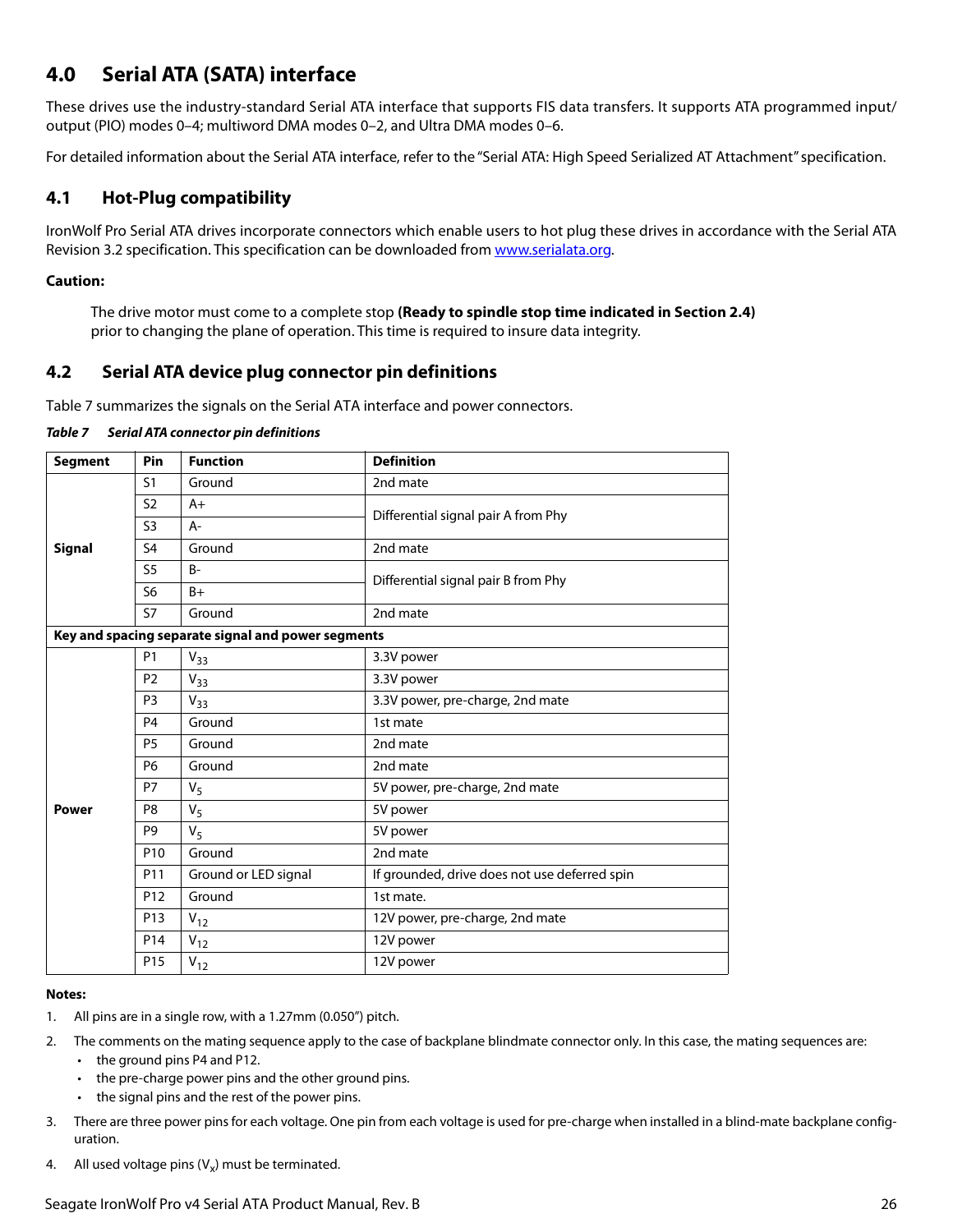# <span id="page-27-0"></span>**4.3 Supported ATA commands**

The following table lists Serial ATA standard commands that the drive supports. For a detailed description of the ATA commands, refer to the Serial ATA: High Speed Serialized AT Attachment specification. [See "S.M.A.R.T. commands" on page 33.f](#page-33-0)or details and subcommands used in the S.M.A.R.T. implementation.

<span id="page-27-1"></span>

| Table 8 | <b>Supported ATA commands</b> |
|---------|-------------------------------|
|         |                               |

| <b>Command name</b>                  | <b>Command code (in hex)</b>        |
|--------------------------------------|-------------------------------------|
| Accessible Max Address Configuration |                                     |
| <b>Get Native Max Address Ext</b>    | 78 <sub>H</sub> / 0000 <sub>H</sub> |
| Set Accessible Max Address Ext       | $78_H / 0001_H$                     |
| Freeze Accessible Max Address Ext    | 78 <sub>H</sub> / 0002 <sub>H</sub> |
| <b>Check Power Mode</b>              | E5 <sub>H</sub>                     |
| Download Microcode                   | 92 <sub>H</sub>                     |
| <b>Execute Device Diagnostics</b>    | 90 <sub>H</sub>                     |
| Flush Cache                          | $E7_H$                              |
| Flush Cache Extended                 | $EA$ <sub>H</sub>                   |
| <b>Identify Device</b>               | $EC_{H}$                            |
| Idle                                 | E3 <sub>H</sub>                     |
| Idle Immediate                       | $E1_H$                              |
| <b>NoP</b>                           | 00 <sub>H</sub>                     |
| <b>Read Buffer</b>                   | E4 <sub>H</sub>                     |
| Read Buffer DMA                      | E9 <sub>H</sub>                     |
| <b>Read DMA</b>                      | C8 <sub>H</sub>                     |
| Read DMA Extended                    | 25 <sub>H</sub>                     |
| Read FPDMA Queued                    | 60 <sub>H</sub>                     |
| Read Log DMA Ext                     | 47 <sub>H</sub>                     |
| Read Log Ext                         | $2F_H$                              |
| <b>Read Multiple</b>                 | $C4_H$                              |
| Read Multiple Extended               | 29 <sub>H</sub>                     |
| <b>Read Sectors</b>                  | 20 <sub>H</sub>                     |
| <b>Read Sectors Extended</b>         | 24 <sub>H</sub>                     |
| <b>Read Sectors Without Retries</b>  | $21_H$                              |
| Read Verify Sectors                  | 40 <sub>H</sub>                     |
| Read Verify Sectors Extended         | 42 <sub>H</sub>                     |
| Read Verify Sectors Without Retries  | 41 <sub>H</sub>                     |
| <b>Receive FPDMA Queued</b>          | 65 <sub>H</sub>                     |
| Request Sense Data Ext               | $0B_H$                              |
| Sanitize Device - Crypto_Scramble    | $B4_H / 0011_H$                     |
| Sanitize Device - Freeze Lock Ext    | $B4_H / 0020_H$                     |
| Sanitize Device - Status Ext         | $B4_H / 0000_H$                     |
| Security Disable Password            | F6 <sub>H</sub>                     |
| <b>Security Erase Prepare</b>        | F3 <sub>H</sub>                     |
| Security Erase Unit                  | $F4_H$                              |
| <b>Security Freeze</b>               | F5 <sub>H</sub>                     |
| Security Set Password                | $F1_H$                              |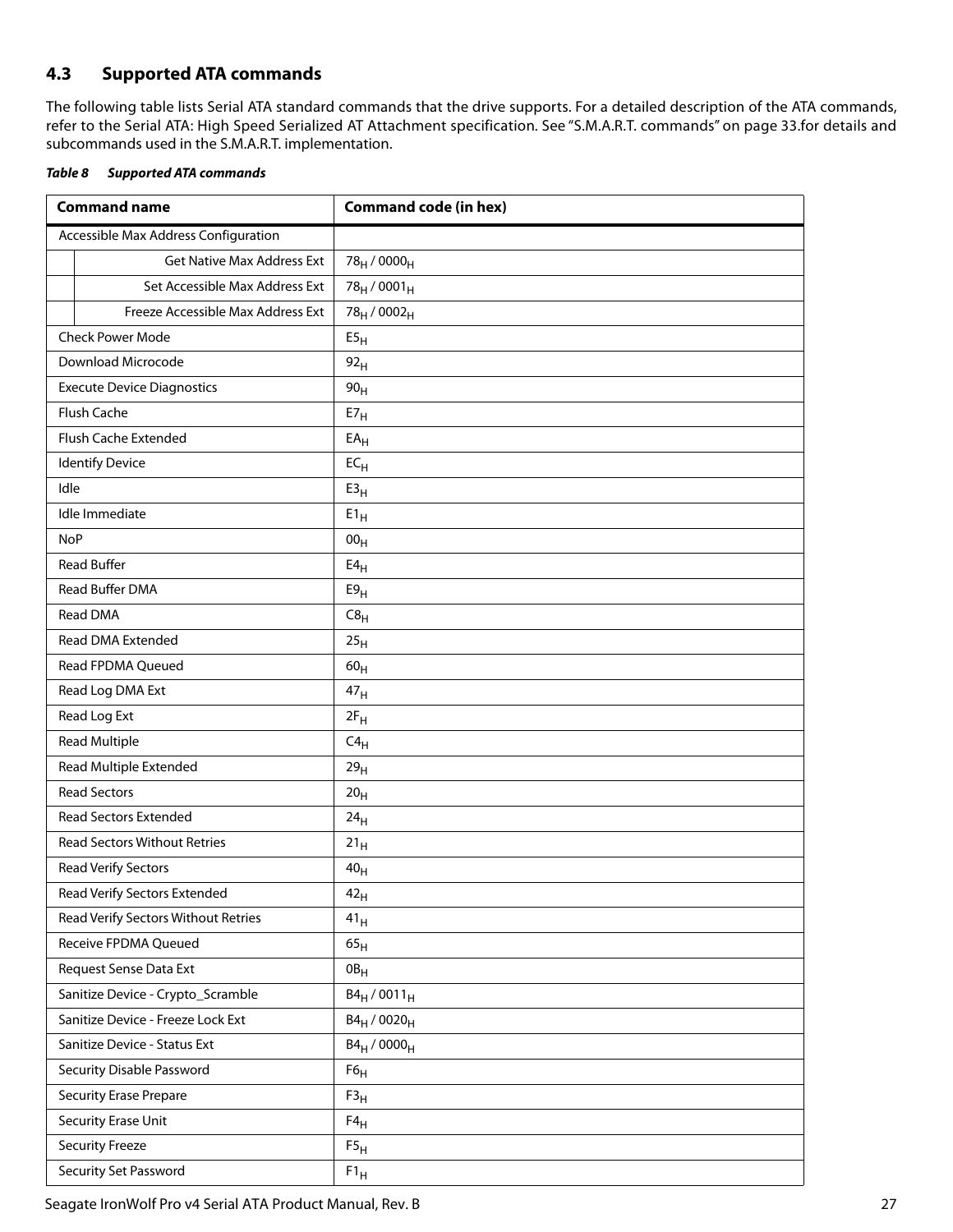| <b>Command name</b>                  | <b>Command code (in hex)</b>      |
|--------------------------------------|-----------------------------------|
| <b>Security Unlock</b>               | $F2_H$                            |
| Seek                                 | 70 <sub>H</sub>                   |
| Send FPDMA Queued                    | 64 <sub>H</sub>                   |
| Set Date & Time Ext                  | 77 <sub>H</sub>                   |
| <b>Set Features</b>                  | $EF_H$                            |
| Set Multiple Mode                    | C6 <sub>H</sub>                   |
| Sleep                                | E6 <sub>H</sub>                   |
| S.M.A.R.T. Disable Operations        | $B0_H / D9_H$                     |
| S.M.A.R.T. Enable/Disable Autosave   | $B0_H/D2_H$                       |
| S.M.A.R.T. Enable Operations         | $B0_H / D8_H$                     |
| S.M.A.R.T. Execute Offline           | $B0_H / D4_H$                     |
| S.M.A.R.T. Read Attribute Thresholds | $B0_H / D1_H$                     |
| S.M.A.R.T. Read Data                 | $B0_H / D0_H$                     |
| S.M.A.R.T. Read Log Sector           | $B0_H / D5_H$                     |
| S.M.A.R.T. Return Status             | $B0_H$ / $DA_H$                   |
| S.M.A.R.T. Save Attribute Values     | $B0_H / D3_H$                     |
| S.M.A.R.T. Write Log Sector          | $B0_H$ / $D6_H$                   |
| Standby                              | E2 <sub>H</sub>                   |
| Standby Immediate                    | E0 <sub>H</sub>                   |
| <b>Trusted Send</b>                  | 5E <sub>H</sub> (SED drives only) |
| <b>Trusted Send DMA</b>              | 5F <sub>H</sub> (SED drives only) |
| <b>Trusted Receive</b>               | 5CH (SED drives only)             |
| <b>Trusted Receive DMA</b>           | 5D <sub>H</sub> (SED drives only) |
| <b>Write Buffer</b>                  | E8 <sub>H</sub>                   |
| Write Buffer DMA                     | EB <sub>H</sub>                   |
| Write DMA                            | $\mathsf{CA}_{\mathsf{H}}$        |
| Write DMA Extended                   | 35 <sub>H</sub>                   |
| Write DMA FUA Extended               | $3D_H$                            |
| Write FPDMA Queued                   | $61_H$                            |
| Write Log DMA Ext                    | 57 <sub>H</sub>                   |
| Write Log Extended                   | $3F_H$                            |
| <b>Write Multiple</b>                | C5 <sub>H</sub>                   |
| Write Multiple Extended              | 39 <sub>H</sub>                   |
| Write Multiple FUA Extended          | $CE_{H}$                          |
| <b>Write Sectors</b>                 | 30 <sub>H</sub>                   |
| Write Sectors Without Retries        | 31 <sub>H</sub>                   |
| Write Sectors Extended               | 34 <sub>H</sub>                   |
| Write Uncorrectable                  | 45 <sub>H</sub>                   |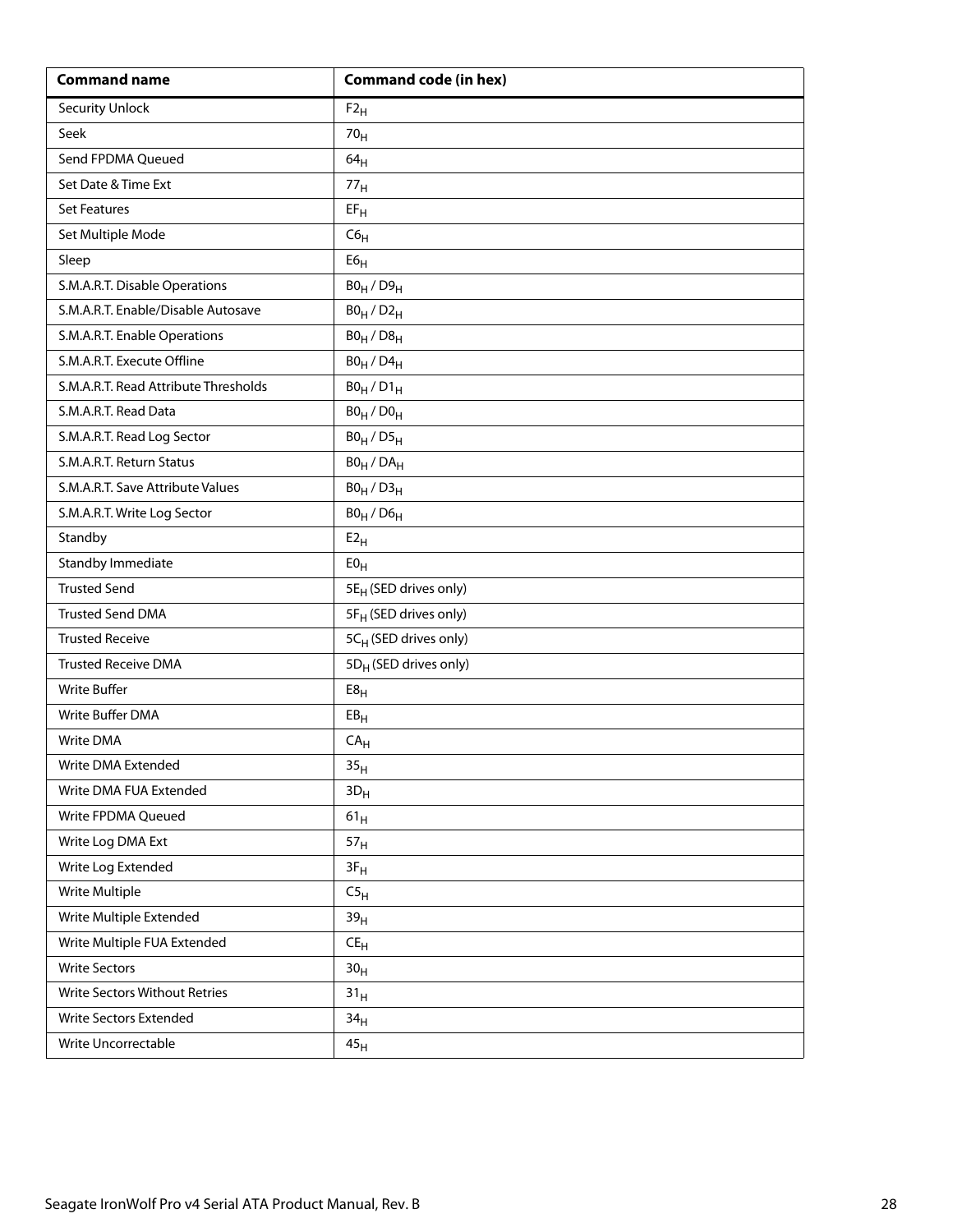#### <span id="page-29-0"></span>**4.3.1 Identify Device command**

The Identify Device command (command code  $EC_H$ ) transfers information about the drive to the host following power up. The data is organized as a single 512-byte block of data, whose contents are shown in [Table 8](#page-27-1) on [page 27.](#page-27-1) All reserved bits or words should be set to zero. Parameters listed with an "x" are drive-specific or vary with the state of the drive. [See Section 2.0 on page 6](#page-6-0) for default parameter settings.

| Word         | <b>Description</b>                                                                                                                                                                                                                                                                                                                                                                                                                | <b>Value</b>      |
|--------------|-----------------------------------------------------------------------------------------------------------------------------------------------------------------------------------------------------------------------------------------------------------------------------------------------------------------------------------------------------------------------------------------------------------------------------------|-------------------|
| 0            | Configuration information:<br>$\cdot$ Bit 15: 0 = ATA; 1 = ATAPI<br>· Bit 7: removable media<br>· Bit 6: removable controller<br>· Bit 0: reserved                                                                                                                                                                                                                                                                                | $0C5A_H$          |
| $\mathbf{1}$ | Obsolete                                                                                                                                                                                                                                                                                                                                                                                                                          | 16,383            |
| 2            | ATA-reserved                                                                                                                                                                                                                                                                                                                                                                                                                      | 0000 <sub>H</sub> |
| 3            | Obsolete                                                                                                                                                                                                                                                                                                                                                                                                                          | 16                |
| 4            | Retired                                                                                                                                                                                                                                                                                                                                                                                                                           | 0000 <sub>H</sub> |
| 5            | Retired                                                                                                                                                                                                                                                                                                                                                                                                                           | 0000 <sub>H</sub> |
| 6            | Obsolete                                                                                                                                                                                                                                                                                                                                                                                                                          | $003F_H$          |
| $7 - 9$      | Retired                                                                                                                                                                                                                                                                                                                                                                                                                           | 0000 <sub>H</sub> |
| $10 - 19$    | Serial number: (20 ASCII characters, $0000_H$ = none)                                                                                                                                                                                                                                                                                                                                                                             | <b>ASCII</b>      |
| $20 - 21$    | Retired                                                                                                                                                                                                                                                                                                                                                                                                                           | 0000 <sub>H</sub> |
| 22           | Obsolete                                                                                                                                                                                                                                                                                                                                                                                                                          | 0000 <sub>H</sub> |
| $23 - 26$    | Firmware revision (8 ASCII character string, padded with blanks to end of string)                                                                                                                                                                                                                                                                                                                                                 | X.XX              |
| $27 - 46$    | Drive model number: (40 ASCII characters, padded with blanks to end of string)                                                                                                                                                                                                                                                                                                                                                    |                   |
| 47           | (Bits 7-0) Maximum sectors per interrupt on Read multiple and Write multiple (16)                                                                                                                                                                                                                                                                                                                                                 | $8010_H$          |
| 48           | Trusted computing feature set supported bit 0 (SED only)                                                                                                                                                                                                                                                                                                                                                                          | $4001_H$          |
| 49           | Standard Standby timer, IORDY supported and may be disabled                                                                                                                                                                                                                                                                                                                                                                       | 2F00 <sub>H</sub> |
| 50           | Capabilities                                                                                                                                                                                                                                                                                                                                                                                                                      | $4000_H$          |
| $51 - 52$    | Obsolete                                                                                                                                                                                                                                                                                                                                                                                                                          | XXXH              |
| 53-56        | Words 54-58, 64-70 and 88 are valid                                                                                                                                                                                                                                                                                                                                                                                               | XXXH              |
| $57 - 58$    | Obsolete                                                                                                                                                                                                                                                                                                                                                                                                                          | XXXH              |
| 59           | (Bit 15: 0) Block Erase Ext Not Supported<br>(Bit 14: 1) Overwrite Ext Supported<br>(Bit 13: X) Crypto Scramble Ext Supported (SED Only)<br>(Bit 12: 1) Sanitize feature set supported<br>(Bit 11: 1) Commands allowed during sanitize op as specified in ACS-3<br>(Bit 10: 1) Sanitize Antifreeze Lock Ext command supported                                                                                                     | SC10 <sub>H</sub> |
| $60 - 61$    | Total number of user-addressable LBA sectors available<br>(see Section 2.2 for related information)<br>*Note: The maximum value allowed in this field is: 0FFFFFFFh (268,435,455 sectors, 137GB).<br>Drives with capacities over 137GB will have OFFFFFFFh in this field and the actual number of<br>user-addressable LBAs specified in words 100-103. This is required for drives that support<br>the 48-bit addressing feature. | OFFFFFFFh*        |
| 62           | Obsolete                                                                                                                                                                                                                                                                                                                                                                                                                          | 0000 <sub>H</sub> |
| 63           | Multiword DMA active and modes supported (see note following this table)                                                                                                                                                                                                                                                                                                                                                          | xx07 <sub>H</sub> |
| 64           | Advanced PIO modes supported (modes 3 and 4 supported)                                                                                                                                                                                                                                                                                                                                                                            | 0003 <sub>H</sub> |
| 65           | Minimum multiword DMA transfer cycle time per word (120 ns)                                                                                                                                                                                                                                                                                                                                                                       | $0078_H$          |
| 66           | Recommended multiword DMA transfer cycle time per word (120 ns)                                                                                                                                                                                                                                                                                                                                                                   | 0078 <sub>H</sub> |

The following commands contain drive-specific features that may not be included in the Serial ATA specification.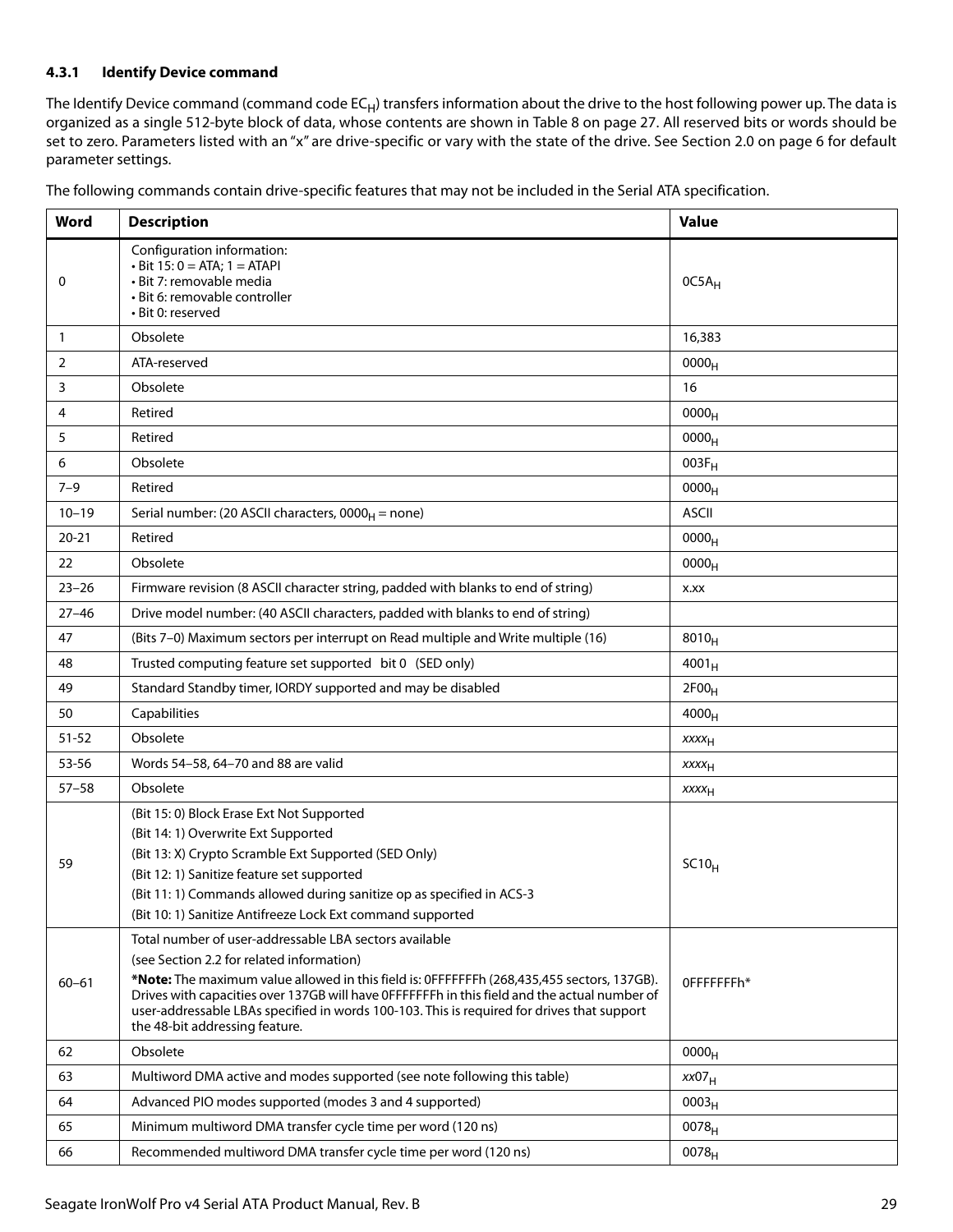| Word        | <b>Description</b>                                                                                                                                                                                                            | <b>Value</b>                         |
|-------------|-------------------------------------------------------------------------------------------------------------------------------------------------------------------------------------------------------------------------------|--------------------------------------|
| 67          | Minimum PIO cycle time without IORDY flow control (240 ns)                                                                                                                                                                    | $0078_H$                             |
| 68          | Minimum PIO cycle time with IORDY flow control (120 ns)                                                                                                                                                                       | $0078_{H}$                           |
| 69          | Additional supported                                                                                                                                                                                                          | $0008_{H}$                           |
| $70 - 74$   | ATA-reserved                                                                                                                                                                                                                  | 0000 <sub>H</sub>                    |
| 75          | Queue depth                                                                                                                                                                                                                   | $001F_H$                             |
| 76          | Serial ATA capabilities                                                                                                                                                                                                       | 8D0E <sub>H</sub>                    |
| 77          | (Bit 6:1) Send/Receive FPDMA Queued Commands Supported                                                                                                                                                                        | $xx4x_H$                             |
| 78          | Serial ATA features supported                                                                                                                                                                                                 | <b>XXXX<sub>H</sub></b>              |
| 79          | Serial ATA features enabled                                                                                                                                                                                                   | <b>XXXX<sub>H</sub></b>              |
| 80          | Major version number                                                                                                                                                                                                          | $07F0_H$                             |
| 81          | Minor version number                                                                                                                                                                                                          | $0060_H$                             |
| 82          | Command sets supported                                                                                                                                                                                                        | $306B_H$                             |
| 83          | Command sets supported                                                                                                                                                                                                        | $7561_H$                             |
| 84          | Command sets support extension (see note following this table)                                                                                                                                                                | 6173 <sub>H</sub>                    |
| 85          | Command sets enabled                                                                                                                                                                                                          | 3069 <sub>H</sub>                    |
| 86          | Command sets enabled                                                                                                                                                                                                          | $B441_H$                             |
| 87          | Command sets enable extension                                                                                                                                                                                                 | $6173_H$                             |
| 88          | Ultra DMA support and current mode (see note following this table)                                                                                                                                                            | $xx7F_H$                             |
| 89          | Security erase time                                                                                                                                                                                                           | XXXH                                 |
| 90          | Enhanced security erase time                                                                                                                                                                                                  | XXXH                                 |
| 92          | Master password revision code                                                                                                                                                                                                 | FFFE <sub>H</sub>                    |
| 93          | Hardware reset value                                                                                                                                                                                                          | XXXH                                 |
| $95 - 99$   | ATA-reserved                                                                                                                                                                                                                  | 0000 <sub>H</sub>                    |
| $100 - 103$ | Total number of user-addressable LBA sectors available (see Section 2.2 for related informa-<br>tion). These words are required for drives that support the 48-bit addressing feature. Maxi-<br>mum value: 0000FFFFFFFFFFFFh. | ST12000NE0007 = 23,437,770,752       |
| 104-105     | ATA-reserved                                                                                                                                                                                                                  | 0000 <sub>H</sub>                    |
| 106         | Physical/Logical sector size                                                                                                                                                                                                  | $6003_H$                             |
| 107         | ATA-reserved                                                                                                                                                                                                                  | 0000 <sub>H</sub>                    |
| 108-111     | The mandatory value of the world wide name (WWN) for the drive.<br><b>NOTE:</b> This field is valid if word 84, bit 8 is set to 1 indicating 64-bit WWN support.                                                              | Each drive will have a unique value. |
| $112 - 118$ | ATA-reserved                                                                                                                                                                                                                  | 0000 <sub>H</sub>                    |
| 119         | Commands and feature sets supported                                                                                                                                                                                           | $41DE_H$                             |
| 120         | Commands and feature sets supported or enabled                                                                                                                                                                                | 409C <sub>H</sub>                    |
| 121-127     | ATA-reserved                                                                                                                                                                                                                  | 0000 <sub>H</sub>                    |
| 128         | Security status                                                                                                                                                                                                               | $0021_H$                             |
| 129-159     | Seagate-reserved                                                                                                                                                                                                              | XXXH                                 |
| $160 - 205$ | ATA-reserved                                                                                                                                                                                                                  | 0000 <sub>H</sub>                    |
| 206         | SCT Command Transport command set.<br>If bit 0 is set to one, then the device supports SCT Command Transport.<br>Bits 7:2 indicate individual SCT feature support.                                                            | $xxBD_H$                             |
| 207-254     | ATA-reserved                                                                                                                                                                                                                  | $0000_H$                             |
| 255         | Integrity word                                                                                                                                                                                                                | xxA5 <sub>H</sub>                    |

Note See the bit descriptions below for words 63, 84, and 88 of the Identify Drive data.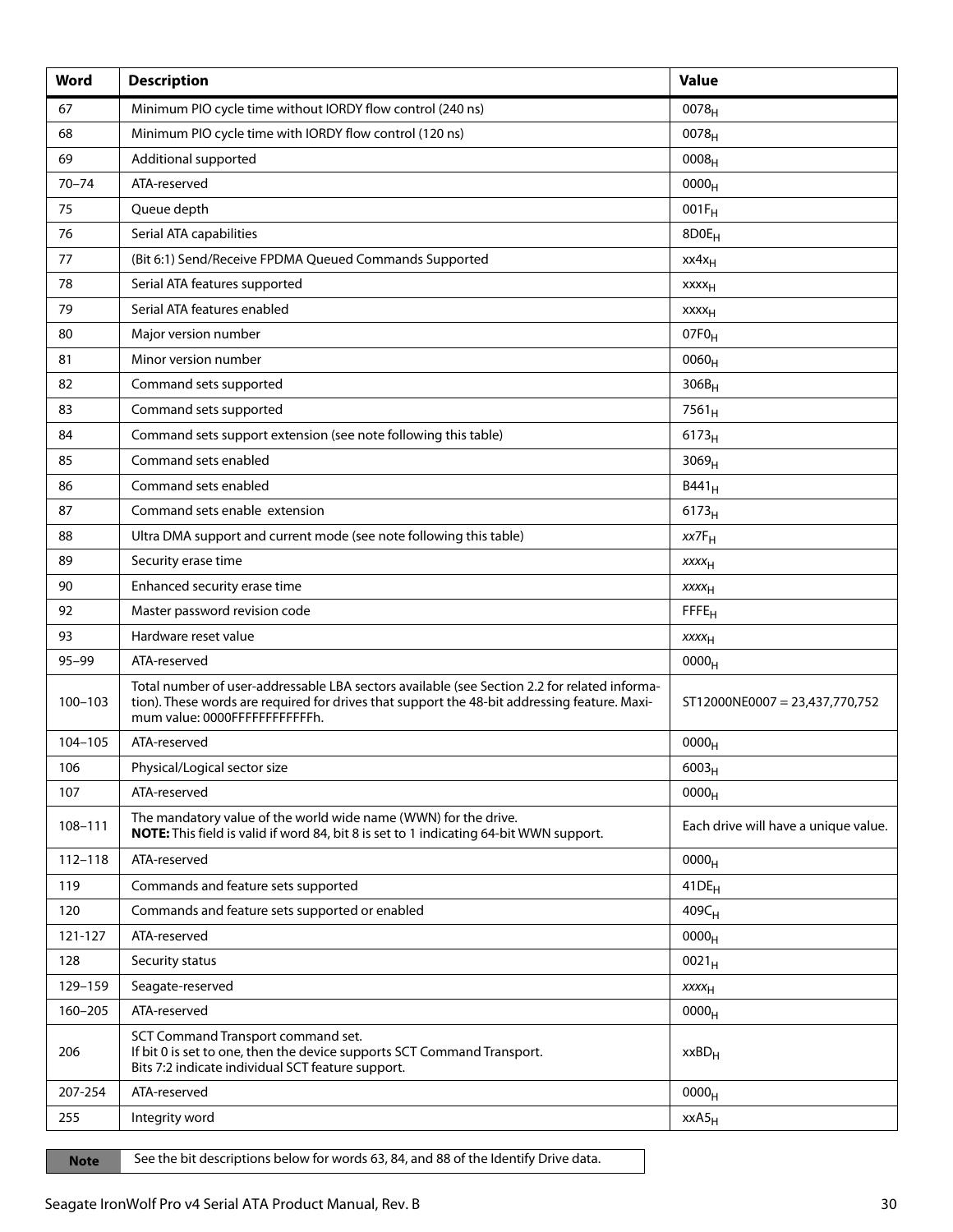| Description (if bit is set to 1) |            |                                                                      |  |  |
|----------------------------------|------------|----------------------------------------------------------------------|--|--|
|                                  | Bit        | Word 63                                                              |  |  |
|                                  | 0          | Multiword DMA mode 0 is supported.                                   |  |  |
|                                  | 1          | Multiword DMA mode 1 is supported.                                   |  |  |
|                                  | 2          | Multiword DMA mode 2 is supported.                                   |  |  |
|                                  | 8          | Multiword DMA mode 0 is currently active.                            |  |  |
|                                  | 9          | Multiword DMA mode 1 is currently active.                            |  |  |
|                                  | 10         | Multiword DMA mode 2 is currently active.                            |  |  |
|                                  | <b>Bit</b> | Word 84                                                              |  |  |
|                                  | 0          | SMART error logging is supported.                                    |  |  |
|                                  | 1          | SMART self-test is supported.                                        |  |  |
|                                  | 2          | Media serial number is supported.                                    |  |  |
|                                  | 3          | Media Card Pass Through Command feature set is supported.            |  |  |
|                                  | 4          | Streaming feature set is supported.                                  |  |  |
|                                  | 5          | GPL feature set is supported.                                        |  |  |
|                                  | 6          | WRITE DMA FUA EXT and WRITE MULTIPLE FUA EXT commands are supported. |  |  |
|                                  | 7          | WRITE DMA QUEUED FUA EXT command is supported.                       |  |  |
|                                  | 8          | 64-bit World Wide Name is supported.                                 |  |  |
|                                  | $9 - 10$   | Obsolete.                                                            |  |  |
|                                  | $11 - 12$  | Reserved for TLC.                                                    |  |  |
|                                  | 13         | IDLE IMMEDIATE command with IUNLOAD feature is supported.            |  |  |
|                                  | 14         | Shall be set to 1.                                                   |  |  |
|                                  | 15         | Shall be cleared to 0.                                               |  |  |
|                                  | <b>Bit</b> | Word 88                                                              |  |  |
|                                  | 0          | Ultra DMA mode 0 is supported.                                       |  |  |
|                                  | 1          | Ultra DMA mode 1 is supported.                                       |  |  |
|                                  | 2          | Ultra DMA mode 2 is supported.                                       |  |  |
|                                  | 3          | Ultra DMA mode 3 is supported.                                       |  |  |
|                                  | 4          | Ultra DMA mode 4 is supported.                                       |  |  |
|                                  | 5          | Ultra DMA mode 5 is supported.                                       |  |  |
|                                  | 6          | Ultra DMA mode 6 is supported.                                       |  |  |
|                                  | 8          | Ultra DMA mode 0 is currently active.                                |  |  |
|                                  | 9          | Ultra DMA mode 1 is currently active.                                |  |  |
|                                  | 10         | Ultra DMA mode 2 is currently active.                                |  |  |
|                                  | 11         | Ultra DMA mode 3 is currently active.                                |  |  |
|                                  | 12         | Ultra DMA mode 4 is currently active.                                |  |  |
|                                  | 13         | Ultra DMA mode 5 is currently active.                                |  |  |
|                                  | 14         | Ultra DMA mode 6 is currently active.                                |  |  |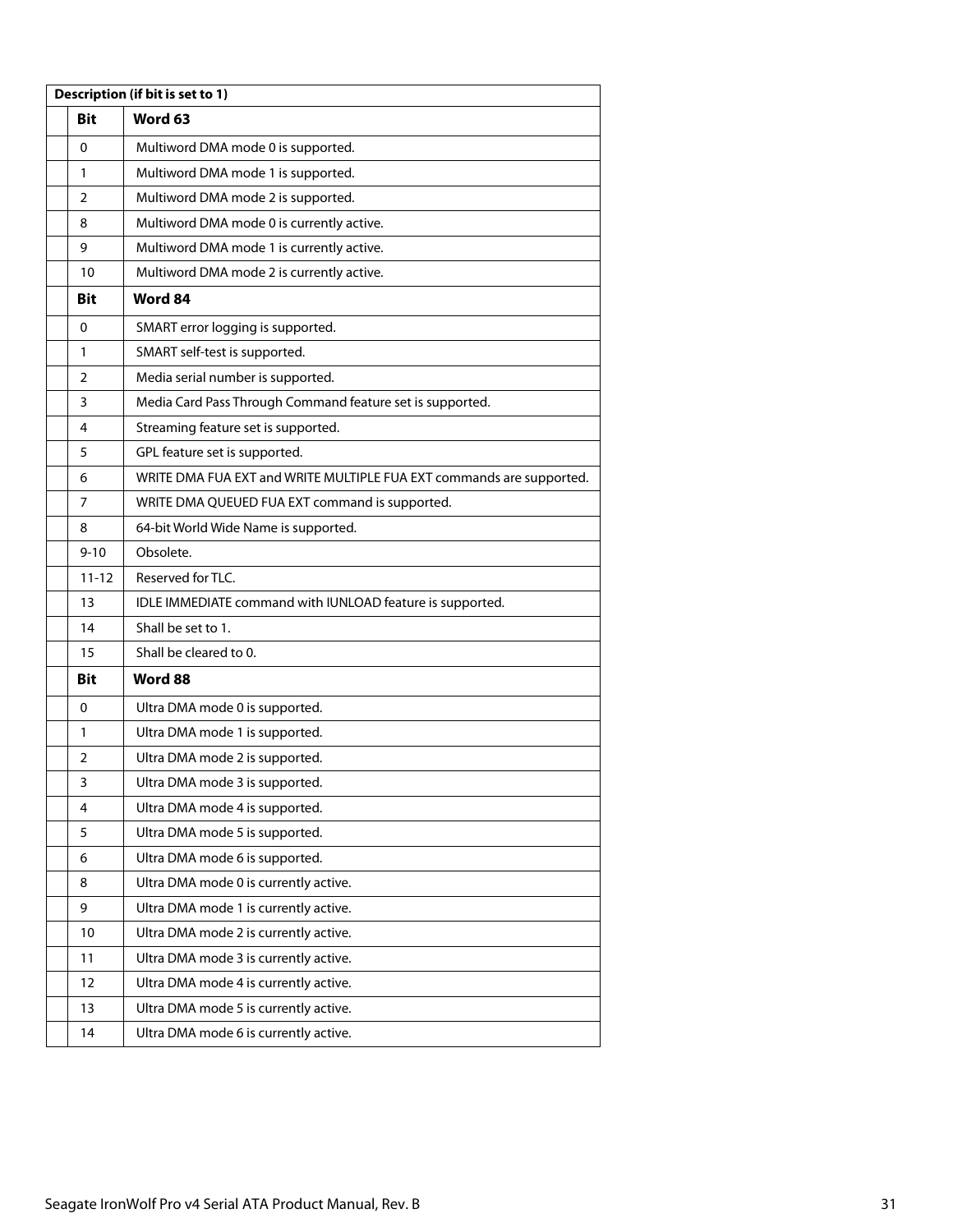#### <span id="page-32-0"></span>**4.3.2 Set Features command**

This command controls the implementation of various features that the drive supports. When the drive receives this command, it sets BSY, checks the contents of the Features register, clears BSY and generates an interrupt. If the value in the register does not represent a feature that the drive supports, the command is aborted. Power-on default has the read look-ahead and write caching features enabled. The acceptable values for the Features register are defined as follows

#### *Table 9 Set Features command values*

- $02_H$  Enable write cache (default).
- $03<sub>H</sub>$ Set transfer mode (based on value in Sector Count register).
- Sector Count register values:
	- $00_H$  Set PIO mode to default (PIO mode 2).
	- 01 $_{\rm H}$  Set PIO mode to default and disable IORDY (PIO mode 2).
	- 08H PIO mode 0
	- 09<sub>H</sub> PIO mode 1
	- 0A<sub>H</sub> PIO mode 2
	- 0B<sub>H</sub> PIO mode 3
	- $OC_H$  PIO mode 4 (default)
	- $20_H$  Multiword DMA mode 0
	- $21_H$  Multiword DMA mode 1
	- 22<sub>H</sub> Multiword DMA mode 2
	- 40H Ultra DMA mode 0
	- $41_H$  Ultra DMA mode 1
	- 42<sub>H</sub> Ultra DMA mode 2
	- 43<sub>H</sub> Ultra DMA mode 3
	- 44<sub>H</sub> Ultra DMA mode 4
	- $45<sub>H</sub>$  Ultra DMA mode 5
	- $46_H$  Ultra DMA mode 6
- 10<sub>H</sub> Enable use of SATA features
- $55<sub>H</sub>$  Disable read look-ahead (read cache) feature.
- 82<sub>H</sub> Disable write cache
- $90<sub>H</sub>$  Disable use of SATA features
- $AA_H$  Enable read look-ahead (read cache) feature (*default*).
- $F1_H$  Report full capacity available

**Note** At power-on, or after a hardware or software reset, the default values of the features are as indicated above.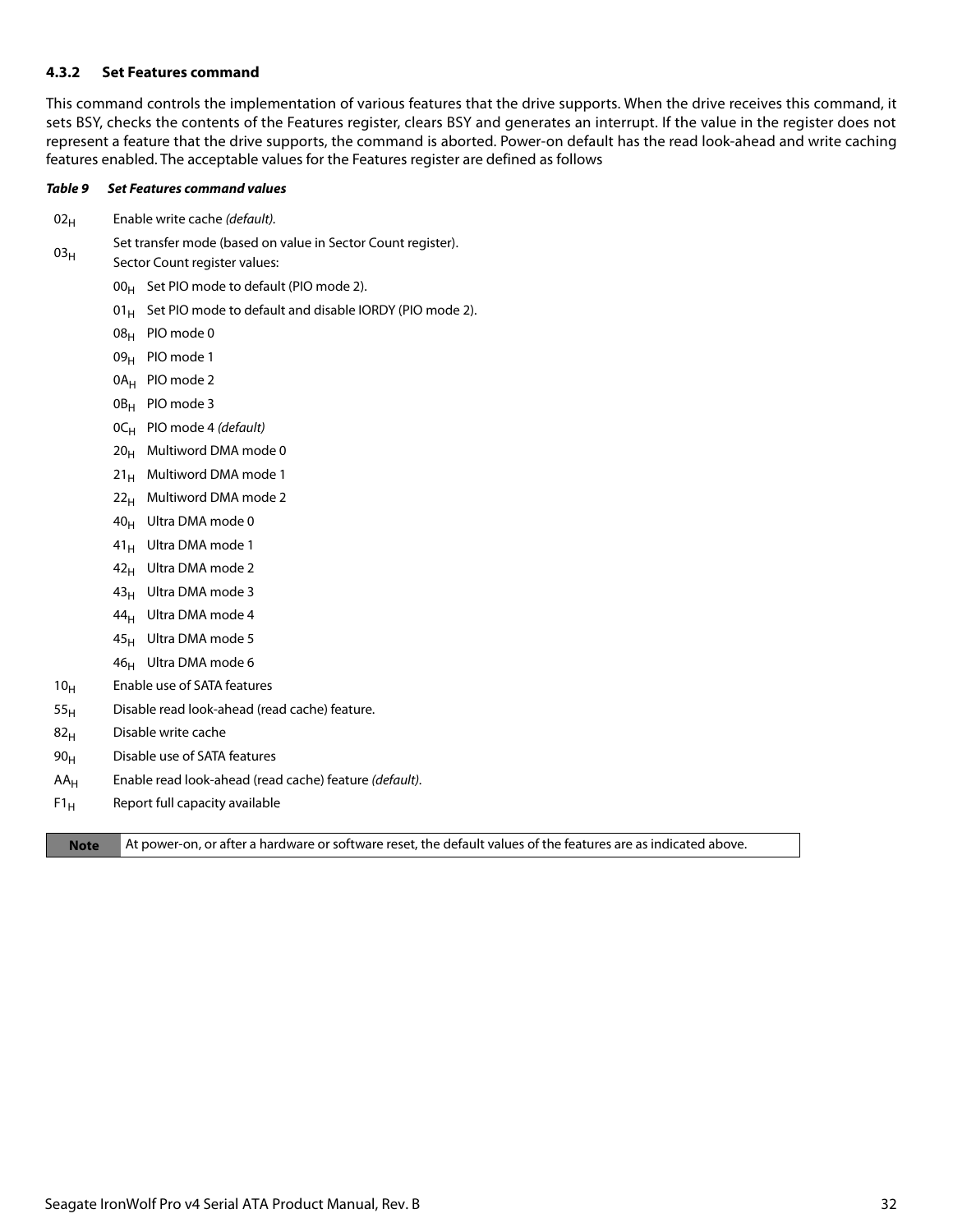## <span id="page-33-0"></span>**4.3.3 S.M.A.R.T. commands**

S.M.A.R.T. provides near-term failure prediction for disk drives. When S.M.A.R.T. is enabled, the drive monitors predetermined drive attributes that are susceptible to degradation over time. If self-monitoring determines that a failure is likely, S.M.A.R.T. makes a status report available to the host. Not all failures are predictable. S.M.A.R.T. predictability is limited to the attributes the drive can monitor. For more information on S.M.A.R.T. commands and implementation, see the Draft ATA-5 Standard.

SeaTools diagnostic software activates a built-in drive self-test (DST S.M.A.R.T. command for  $D4_H$ ) that eliminates unnecessary drive returns. The diagnostic software ships with all new drives and is also available at: [http://www.seagate.com/support/downloads/seatools/](http://www.seagate.com/support/downloads/seatools/ ).

This drive is shipped with S.M.A.R.T. features disabled. Users must have a recent BIOS or software package that supports S.M.A.R.T. to enable this feature. The table below shows the S.M.A.R.T. command codes that the drive uses.

| <b>Code in features register</b> | S.M.A.R.T. command                               |
|----------------------------------|--------------------------------------------------|
| D0 <sub>H</sub>                  | S.M.A.R.T. Read Data                             |
| $D2_H$                           | S.M.A.R.T. Enable/Disable Attribute Autosave     |
| D3 <sub>H</sub>                  | S.M.A.R.T. Save Attribute Values                 |
| $D4_H$                           | S.M.A.R.T. Execute Off-line Immediate (runs DST) |
| $DS_{H}$                         | S.M.A.R.T. Read Log Sector                       |
| D6 <sub>H</sub>                  | S.M.A.R.T. Write Log Sector                      |
| D8 <sub>H</sub>                  | S.M.A.R.T. Enable Operations                     |
| D9 <sub>H</sub>                  | S.M.A.R.T. Disable Operations                    |
| DA <sub>H</sub>                  | S.M.A.R.T. Return Status                         |

### *Table 10 S.M.A.R.T. commands*

|             | If an appropriate code is not written to the Features Register, the   |
|-------------|-----------------------------------------------------------------------|
| <b>Note</b> | command is aborted and 0x04 (abort) is written to the Error register. |